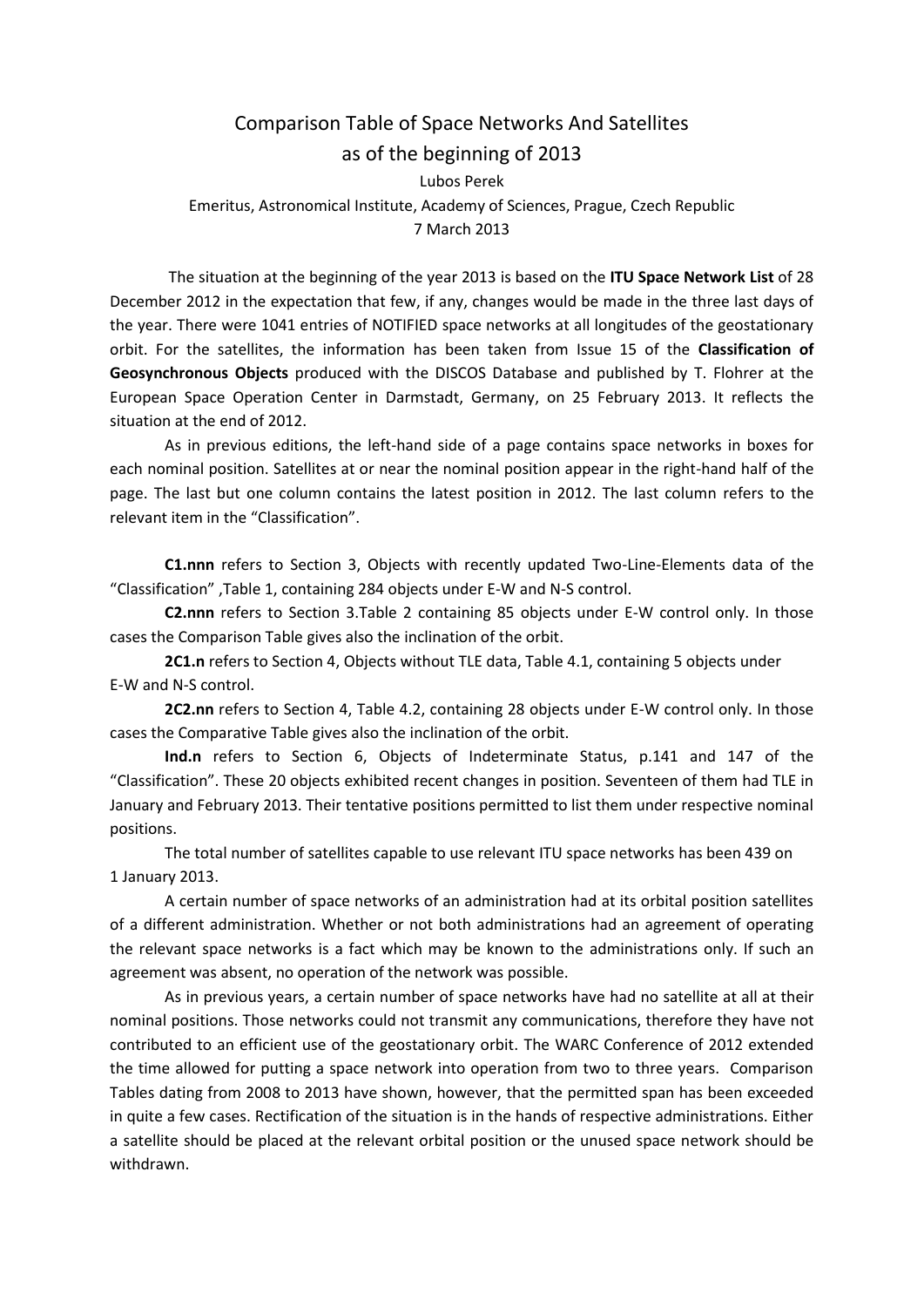## **Comparison Table of Space Networks and Satellites**

Version of 9 March 2013

| <b>SPACE NETWORKS - NOTIFIED</b> |                            |            |                                      | SATELLITES IN THE GEOSTATIONARY ORBIT |                                    |        |                             |  |
|----------------------------------|----------------------------|------------|--------------------------------------|---------------------------------------|------------------------------------|--------|-----------------------------|--|
| Nom.                             | Adm                        | Ntwk       | <b>Space Network Name</b>            |                                       | <b>COSPAR Int. Satellite Name</b>  |        | <b>Longitude Section in</b> |  |
| Long.                            |                            | Org        |                                      | Designation                           |                                    |        | Classific                   |  |
| 0.00 E                           | F                          | <b>ESA</b> | <b>MSG</b>                           | 2005-049B                             | MSG 2 (Meteosat 9)                 | 0.2 W  | C <sub>1.1</sub>            |  |
|                                  | USA                        |            | USCID-A1                             |                                       |                                    |        |                             |  |
| 1.00 E                           | <b>RUS</b>                 |            | VOLNA-21                             |                                       |                                    |        |                             |  |
|                                  | <b>RUS</b>                 |            | GALS-15                              |                                       |                                    |        |                             |  |
|                                  | <b>RUS</b><br><b>RUS</b>   |            | <b>TOR-15M</b><br>STATSIONAR-22      |                                       |                                    |        |                             |  |
| 2.00 E                           | HOL                        |            | <b>NSS-20</b>                        | 1993-031A                             | Astra 1C, i=5.57                   | 2.0 E  | C <sub>2.1</sub>            |  |
| 3.00 E                           | F                          |            | TELECOM-2C                           | 2010-037B                             | RASCOM-QAF1R                       | 2.9 E  | C1.2                        |  |
|                                  | F                          |            | TELECOM 3C                           | 2009-008B                             | Eutelsat 3C, Atlantic Bird 4A      | 3.1 E  | C1.4                        |  |
|                                  | F                          |            | SYRACUSE-3F                          | 2007-021A                             | Eutelsat 3A, Xinnuo 3              | 3.2 E  | C1.3                        |  |
|                                  | F                          |            | VIDEOSAT-8-KU-C                      |                                       |                                    |        |                             |  |
|                                  | F                          |            | SYRACUSE-31F                         |                                       |                                    |        |                             |  |
|                                  | F<br>F                     |            | TELECOM-4C                           |                                       |                                    |        |                             |  |
| 4.00 E                           | F                          | <b>EUT</b> | GEOSAT-3E<br>EUTELSAT 2-4E suspended |                                       |                                    |        |                             |  |
|                                  | <b>USA</b>                 |            | MILSTAR 13                           |                                       |                                    |        |                             |  |
|                                  | <b>USA</b>                 |            | USGAE-2                              |                                       |                                    |        |                             |  |
|                                  | F.                         | EUT        | EUTELSAT 3-4E suspended              |                                       |                                    |        |                             |  |
|                                  | F                          |            | F-SAT-KU2-E-4E suspended             |                                       |                                    |        |                             |  |
| 4.80 E                           | s                          |            | SIRIUS-2                             | 2007-057A                             | Sirius 4, Astra 4A                 | 4.8 E  | C1.5                        |  |
| 5.00 E                           | <b>USA</b>                 |            | USMB-5                               | 2012-036A                             | SES-5                              | 5.0E   | C1.6                        |  |
|                                  | S                          |            | SIRIUS-3B                            |                                       |                                    |        |                             |  |
|                                  | $\mathbb S$<br>$\mathbb S$ |            | SIRIUS-P                             |                                       |                                    |        |                             |  |
|                                  | S                          | <b>NOT</b> | TELE-X<br>SIRIUS-5E                  |                                       |                                    |        |                             |  |
| 5.50 E                           | CTI                        | <b>RAS</b> | RASCOM-C                             |                                       |                                    |        |                             |  |
| 5.70 E                           | <b>MLA</b>                 |            | MEASAT-SA1 suspended                 |                                       |                                    |        |                             |  |
|                                  | <b>MLA</b>                 |            | MEASAT-5.7E suspended                |                                       |                                    |        |                             |  |
| 6.00 E                           | G                          |            | SKYNET-4B                            |                                       |                                    |        |                             |  |
|                                  | G                          |            | SKYNET-4K                            |                                       |                                    |        |                             |  |
|                                  | G                          |            | SKYNET-5C                            | 2007-007B                             | Skynet 5A                          | 6.0 E  | C <sub>1.7</sub>            |  |
| 7.00 E                           | F<br><b>USA</b>            | <b>EUT</b> | EUTELSAT 2-7E                        |                                       |                                    |        |                             |  |
|                                  | F                          | EUT        | USMB-6<br>EUTELSAT 3-7E              | 2004-008A                             | Eutelsat W3A. 7A                   | 7.0 E  | C1.8                        |  |
|                                  | F                          | EUT        | EUTELSAT-KA-7E                       |                                       |                                    |        |                             |  |
|                                  | F                          | EUT        | EUTELSAT-B1-7E                       |                                       |                                    |        |                             |  |
|                                  | F                          |            | F-SAT-KU2-E-7E                       |                                       |                                    |        |                             |  |
|                                  | F                          | <b>EUT</b> | EUTELSAT 1-3                         |                                       |                                    |        |                             |  |
|                                  | F                          |            | F-SAT-KA-E-7E                        |                                       |                                    |        |                             |  |
| 8.00 E                           | <b>RUS</b>                 |            | VOLNA-15                             |                                       |                                    |        |                             |  |
|                                  | <b>RUS</b><br><b>RUS</b>   |            | STATSIONAR-18                        |                                       |                                    |        |                             |  |
|                                  | <b>RUS</b>                 |            | GALS-7<br>TOR-8M                     |                                       |                                    |        |                             |  |
| 8.50 E                           | <b>USA</b>                 |            | USGON-2                              |                                       |                                    |        |                             |  |
| 9.00 E                           | F                          |            | F-SAT-KA-E-9E                        | 2006-007B                             | Hot Bird 7A                        | 9.0 E  | C1.9                        |  |
|                                  |                            |            |                                      | 2010-069A                             | <b>KA SAT</b>                      | 9.0 E  | C1.10                       |  |
| 10.00 E                          | F                          | EUT        | EUTELSAT 2-10E                       | 2009-016A                             | Eutelsat W2A, 10A                  | 10.0 E | C1.11                       |  |
|                                  | F                          | <b>EUT</b> | EUTELSAT 3-10E                       |                                       |                                    |        |                             |  |
|                                  | F                          | ESA        | MSG-S1                               | 2002-040B                             | MSG 1, i=0.97, (Meteosat-8), i=1.8 | 9.3 E  | C2.2                        |  |
|                                  | <b>BEL</b><br>F            |            | SATCOM-4/10E<br>3GSAT-G17R           |                                       |                                    |        |                             |  |
|                                  | F                          |            | F-SAT-C-E-10E                        |                                       |                                    |        |                             |  |
|                                  | F                          |            | F-SAT-KU2-E-10E                      |                                       |                                    |        |                             |  |
| 11.50 E G                        |                            |            | INTELSATN KA 11.5E, susp. 1990-021A  |                                       | Intelsat VI F-3, i=9.26, IS-603)   | 11.5 E | C <sub>2.3</sub>            |  |
| 11.80 E                          |                            |            | SICRAL-3H                            | 2009-020A                             | SICRAL 1B                          | 11.8 E | C1.12                       |  |
| 12.00 E RUS                      |                            |            | PROGNOZ-2                            | 2009-010A                             | Raduga 1-8, i=2.40                 | 11.5 E | C <sub>2.4</sub>            |  |
|                                  | <b>RUS</b>                 |            | <b>TOR-18M</b>                       |                                       |                                    |        |                             |  |
|                                  | <b>RUS</b><br><b>RUS</b>   |            | GALS-17                              |                                       |                                    |        |                             |  |
|                                  | <b>RUS</b>                 |            | STATSIONAR-27<br>VOLNA-27            |                                       |                                    |        |                             |  |
| 13.00 E                          | F                          | <b>EUT</b> | EUTELSAT 2-13E                       | 2008-065A                             | Hot Bird 9, (Eutelsat 13C)         | 13.0 E | C1.13                       |  |
|                                  | F                          | EUT        | EUTELSAT 3-13E                       | 2006-032A                             | Hot Bird 8, Eutelsat 13B)          | 13.0 E | C1.14                       |  |
|                                  | F                          | <b>EUT</b> | EUTELSAT-B1-13E                      | 2002-038A                             | Hot Bird 6 (Eutelsat 13A)          | 13.0 E | C1.15                       |  |
|                                  | F                          | <b>EUT</b> | EUTELSAT-KA-13E                      | 2010-021B                             | COMSATBw-2                         | 13.2 E | C1.16                       |  |
|                                  | F                          |            | F-SAT-KA-E-13E                       |                                       |                                    |        |                             |  |
|                                  | D                          |            | GENESIS-8                            |                                       |                                    |        |                             |  |
|                                  | D<br>F                     |            | GENESIS-11                           |                                       |                                    |        |                             |  |
| 14.00 E                          | <b>RUS</b>                 |            | F-SAT-KU2-E-13E<br>TOR-12M           |                                       |                                    |        |                             |  |
|                                  |                            |            |                                      |                                       |                                    |        |                             |  |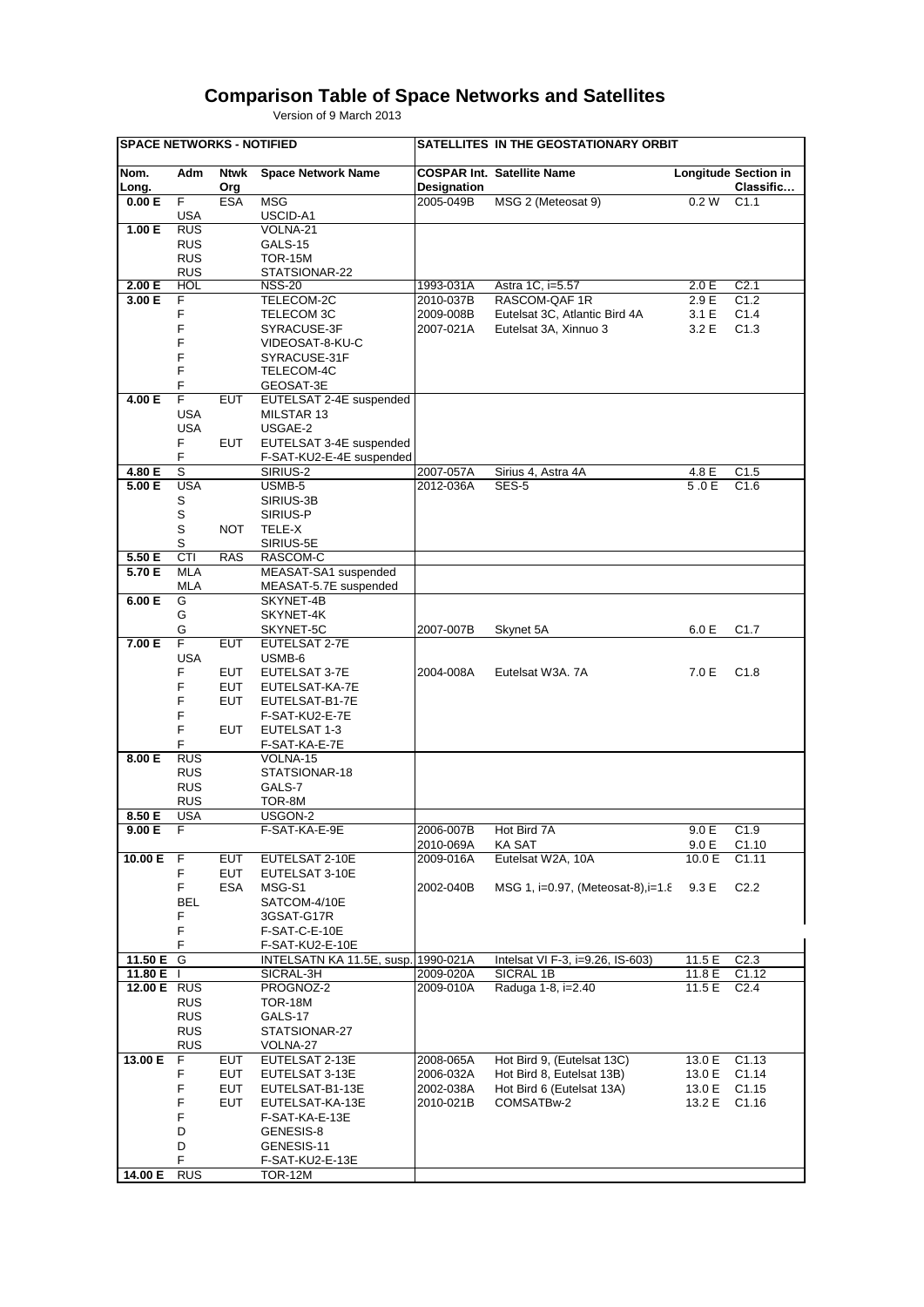| 15.00 E     | <b>RUS</b>     |            | GALS-12                    |           |                                  |        |                    |
|-------------|----------------|------------|----------------------------|-----------|----------------------------------|--------|--------------------|
|             | <b>RUS</b>     |            | VOLNA-23                   |           |                                  |        |                    |
|             |                |            |                            |           |                                  |        |                    |
|             | <b>RUS</b>     |            | STATSIONAR-23              |           |                                  |        |                    |
| 16.00 E     | F              | EUT        | EUTELSAT 2-16E             | 2011-057A | Eutelsat W3C, 16A                | 16.0 E | C <sub>1.17</sub>  |
|             |                |            |                            |           |                                  |        |                    |
|             | F              | <b>EUT</b> | EUTELSAT 3-16E             | 1998-013A | Eutelsat 16B, Hot Bird 4, i=1.06 | 15.8 E | C <sub>2.6</sub>   |
|             | F              |            | F-SAT-KU2-E-16E            |           |                                  |        |                    |
|             |                |            |                            |           |                                  |        |                    |
|             | F              | <b>EUT</b> | EUTELSAT-KA-16E            | 2000-019A | Sesat (Eutelsat 16C), i=1.00     | 14.5 E | C <sub>2.5</sub>   |
|             | F              | <b>EUT</b> | EUTELSAT-B1-16E            |           |                                  |        |                    |
|             |                |            |                            |           |                                  |        |                    |
| 16.20 E     | T              |            | SICRAL-2A                  | 2001-005A | Sicral 1, i=4.36                 | 16.2 E | C <sub>2.7</sub>   |
|             | ı              |            | SICRAL-3A                  |           |                                  |        |                    |
|             |                |            |                            |           |                                  |        |                    |
| 17.00 E     | RUS            | IK         | <b>INTERSPUTNIK-17E</b>    | 2012-040A | Tian Lian 1-03                   | 16.7 E | C1.18              |
|             | <b>RUS</b>     | ΙK         | INTERSPUTNIK-17E-CK        | 2011-074A | Amos -5                          | 17.0 E | C <sub>1.19</sub>  |
|             |                |            |                            |           |                                  |        |                    |
| 19.00 E     | <b>LUX</b>     |            | LUX-KA-19E                 | 1997-002A | AMC-2 (GE-2)                     | 19.0 E | C <sub>2.8</sub>   |
| 19.20 E LUX |                |            | GDL-7                      | 2008-057A | Astra 1M                         | 19.2 E | C1.20              |
|             |                |            |                            |           |                                  |        |                    |
|             | <b>LUX</b>     |            | GDL-6                      | 1999-033A | Astra 1H                         | 19.4 E | C2.9               |
|             | <b>LUX</b>     |            | LUX-G3-19.2E               | 2006-012A | Astra 1KR                        | 19.2 E | C1.22              |
|             |                |            |                            |           |                                  | 19.2 E | C1.23              |
|             |                |            |                            | 2007-016A | Astra 1L                         |        |                    |
|             |                |            |                            | 2001-025A | Astra 2C                         | 19.2 E | C1.21              |
|             |                |            |                            |           |                                  |        |                    |
| 20.00 E     | ARS            | ARB        | ARABSAT 2-C                |           |                                  |        |                    |
|             | ARS            | ARB        | ARABSAT 5C-20E             | 2011-049B | Arabsat 5C                       | 20.0 E | C1.24              |
|             |                |            |                            |           |                                  |        |                    |
| 21.00 E     | <b>USA</b>     |            | <b>AFRIBSS</b>             | 1997-008A | USA 130 (DSP F18), i=10.6        | 20.8 E | 2C2.1              |
|             |                |            |                            | 1998-063A | AfriStar 1, i=0.49               | 21.0 E | C2.10              |
|             |                |            |                            |           |                                  |        |                    |
| 21.50 E     | F              | <b>ESA</b> | ARTEMIS-21.5E-DR           | 2001-029A | Artemis i=10.30                  | 21.4 E | C <sub>2.11</sub>  |
|             | F              | <b>EUT</b> | EUTELSAT 2-21.5E           |           |                                  |        |                    |
|             |                |            |                            |           |                                  |        |                    |
|             | F              | <b>ESA</b> | ARTEMIS-21.5E-LM           |           |                                  |        |                    |
|             | F              | EUT        | EUTELSAT 3-21.5E           |           |                                  |        |                    |
|             | F              | <b>ESA</b> | ARTEMIS-21.5-NAV           |           |                                  |        |                    |
|             |                |            |                            |           |                                  |        |                    |
|             | F.             | <b>EUT</b> | EUTELSAT 1-5               | 2012-062B | Eutelsat 21B                     | 21.6 E | C <sub>1.25</sub>  |
| 23.00 E     | <b>RUS</b>     |            | VOLNA-17                   |           |                                  |        |                    |
|             |                |            |                            |           |                                  |        |                    |
|             | <b>RUS</b>     |            | GALS-8                     |           |                                  |        |                    |
|             | <b>RUS</b>     |            | STATSIONAR-19              |           |                                  |        |                    |
|             |                |            |                            |           |                                  |        |                    |
| 23.30 E     |                |            |                            | 1997-025A | Thor II, i=4.07                  | 23.3 E | C <sub>2.13</sub>  |
| 23.50 E     | D              |            | <b>DFS II-1</b>            | 2002-015B | Astra 3A                         | 23.7 E | C <sub>2.14</sub>  |
|             |                |            |                            |           |                                  |        |                    |
|             | D              |            | DFS-1                      | 2010-021A | Astra 3B                         | 23.5 E | C <sub>1.26</sub>  |
|             | <b>LUX</b>     |            | LUX-G3-24.2E               | 1994-070A | Astra 1D, i=4.65                 | 23.1 E | C <sub>2</sub> .12 |
|             |                |            |                            |           |                                  |        |                    |
| 24.00 E     | <b>RUS</b>     |            | TOR-7M                     |           |                                  |        |                    |
| 24.20 E     | <b>LUX</b>     |            | LUX-24.2E                  |           |                                  |        |                    |
|             |                |            |                            |           |                                  |        |                    |
| 24.30 E     |                |            |                            | 1996-026A | USA 118, Mercury 2, i=9.1        | 24.3 E | 2C2.2              |
|             |                |            |                            | 2012-075A | Skynet 5D, i=0.45                | 24.4 E | Ind. 19            |
|             |                |            |                            |           |                                  |        |                    |
| 25.00 E     | G              |            | <b>INMARSAT-3 IOR WEST</b> | 1998-006B | Inmarsat-3 F5, i=0.30            | 24.8 E | C <sub>2.15</sub>  |
|             | G              |            | INMARSAT-4 25E             | 2005-044A | Inmarsat 4 F2, i=2.26            | 25.1 E | C2.16              |
|             | $\overline{F}$ |            |                            |           |                                  |        |                    |
| 25.50 E     |                | <b>EUT</b> | EUTELSAT 1-8               | 1998-057A | Hot Bird 5, Eutelsat 25A         | 25.5 E | C <sub>1.27</sub>  |
|             | F              | <b>EUT</b> | EUTELSAT 3-25.5E           |           |                                  |        |                    |
|             |                |            |                            |           |                                  |        |                    |
|             | F              |            | F-SAT-KU3-E-25.5E          |           |                                  |        |                    |
| 26.00 E     | <b>IRN</b>     |            | ZOHREH-2                   |           |                                  |        |                    |
|             |                |            |                            |           | Badr $5 =$ Arabsat $5B$          |        |                    |
|             | ARS            | ARB        | ARABSAT 2-B                | 2010-025A |                                  | 26.0 E | C <sub>1.28</sub>  |
|             | <b>ARS</b>     | ARB        | ARABSAT 1-B                | 2006-051A | Badr $4 =$ Arabsat 4B            | 26.0 E | C <sub>1.29</sub>  |
|             | ARS            | ARB        | ARABSAT-EXT-C2             | 2008-034B | Badr $6 =$ Arabsat 3C            | 26.0 E | C <sub>1.30</sub>  |
|             |                |            |                            |           |                                  |        |                    |
|             | ARS            | ARB        | ARABSAT-KA-26E             |           |                                  |        |                    |
|             | ARS            | ARB        | ARABSAT 5B-26E             |           |                                  |        |                    |
|             |                |            |                            |           |                                  |        |                    |
|             | ARS            | ARB        | ARABSAT-KU-26E             |           |                                  |        |                    |
| 28.20 E     | LUX            |            | LUX-28.2E                  | 1998-050A | Astra 2A                         | 28.2 E | C1.31              |
|             |                |            | LUX-G3-28.2E               |           | Astra 2D                         |        |                    |
|             | LUX            |            |                            | 2000-081A |                                  | 28.0 E | C <sub>2.17</sub>  |
|             |                |            |                            | 2000-054A | Astra 2B                         | 28.3 E | C <sub>1.32</sub>  |
|             |                |            |                            | 2011-041A | Astra 1N                         | 28.2 E | C1.33              |
|             |                |            |                            |           |                                  |        |                    |
|             |                |            |                            | 2012-051A | Astra 2F                         | 28.2 E | C <sub>1.34</sub>  |
|             |                |            | DFS II-2                   |           |                                  | 28.5 E |                    |
| 28.50 E     | D              |            |                            | 2001-011A | Eurobird 1, Eutelsat 28A         |        | C <sub>1.35</sub>  |
|             |                |            | DFS-2                      | 2008-065B | Eutelsat 28B, W2M                | 28.5 E | C <sub>1.36</sub>  |
| 29.00 E     | <b>USA</b>     |            | FLTSATCOM-C INDOC-1        | 1993-056A | USA 95 (UFO F2), i=6.43          | 29.1 E | 2C2.3              |
|             |                |            |                            |           |                                  |        |                    |
|             | Е              |            | SECOMSAT B29E              | 2005-005A | <b>XTAR-EUR</b>                  | 29.0 E | C <sub>1.37</sub>  |
| 30.00 E     | <b>USA</b>     |            | USGAE-16R                  | 2002-001A | USA 164 (Milstar-2 F3), i=5.30   | 30.0 E | 2C2.4              |
|             |                |            |                            |           |                                  |        |                    |
| 30.50 E     | ARS            | ARB        | ARABSAT 2-A                | 2010-032B | Arabsat 5A = Badr 5A             | 30.5 E | C <sub>1.38</sub>  |
|             | ARS            | ARB        | ARABSAT 5A-30.5E           |           |                                  |        |                    |
|             |                |            |                            |           |                                  |        |                    |
|             | ARS            | ARB        | ARABSAT 5A-30.5E           |           |                                  |        |                    |
| 31.00 E     | ARS            | ARB        | ARABSAT 1-C                |           |                                  |        |                    |
|             |                |            |                            |           |                                  |        |                    |
|             | <b>LUX</b>     |            | <b>LUX-G3-4</b>            | 1997-076A | Astra 1G                         | 31.5 E | C <sub>1.40</sub>  |
|             |                |            |                            |           |                                  |        |                    |
|             |                |            |                            |           |                                  |        |                    |
|             | <b>TUR</b>     |            | TURKSAT-1B resuming op     |           |                                  |        |                    |
|             | <b>TUR</b>     |            | TURKSAT-K1 resuming op     | 2012-043B | Hylas 2                          |        | 31.0 E C1.39       |
|             | <b>TUR</b>     |            | TURKSAT-2b                 |           |                                  |        |                    |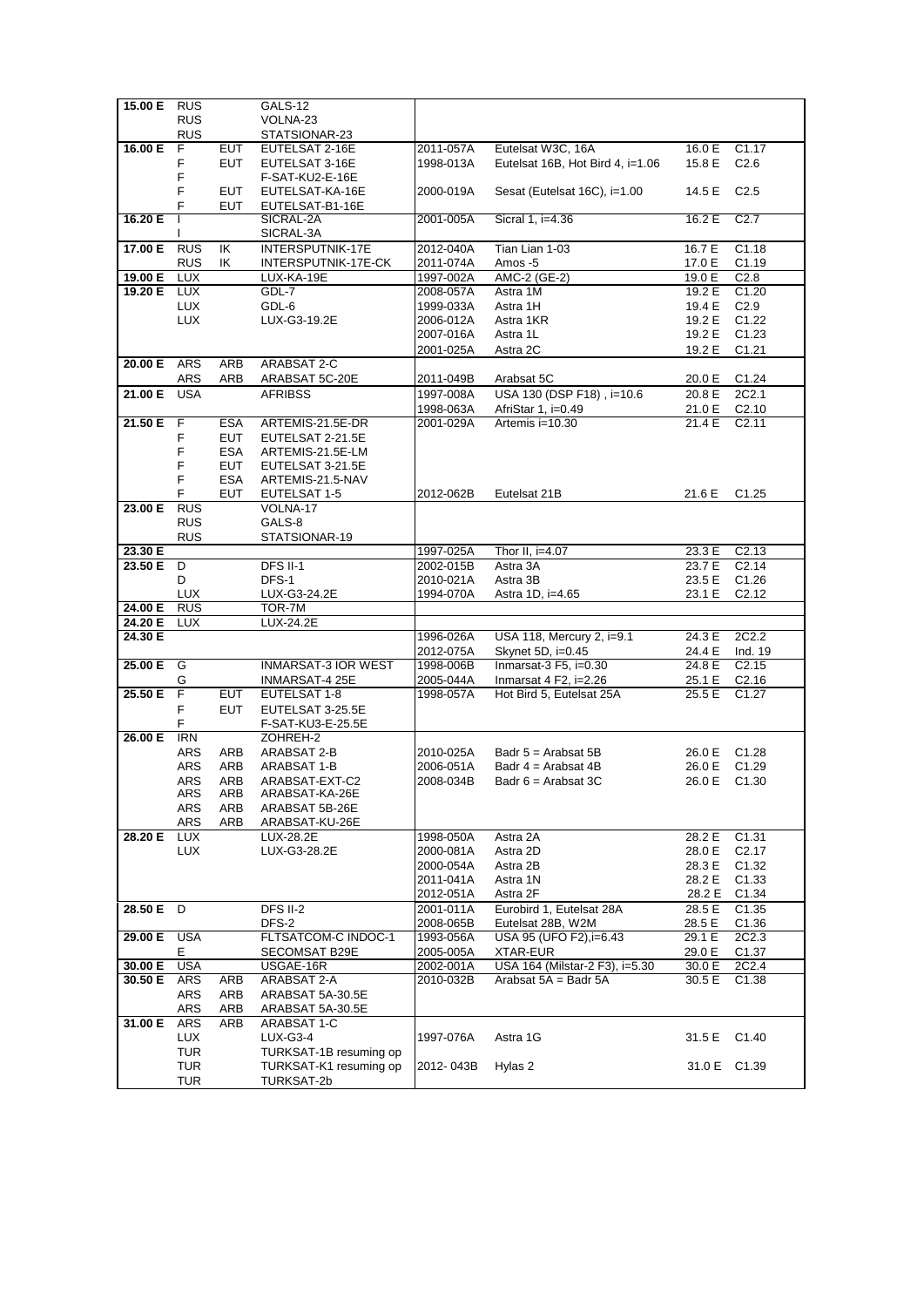| 33.00 E     | USA                      |            | USASAT-55I              |           |                                   |              |                    |
|-------------|--------------------------|------------|-------------------------|-----------|-----------------------------------|--------------|--------------------|
|             | <b>USA</b>               |            | USASAT-60N              |           |                                   |              |                    |
|             | F                        | <b>EUT</b> | EUTELSAT 2-33E          | 2003-043A | Eurobird 3, Eutelsat 33A          | 33.1 E C1.42 |                    |
|             | F                        | <b>EUT</b> | EUTELSAT 3-33E          |           |                                   |              |                    |
|             | F                        | <b>EUT</b> | EUTELSAT-KA-33E         |           |                                   |              |                    |
|             | F                        |            | F-SAT-KU3-E-33E         |           |                                   |              |                    |
|             | F.                       |            | SAT-KU3-E-33E           |           |                                   |              |                    |
|             | <b>USA</b>               |            | INTELSAT5 33E           | 1999-009B | Skynet 4E, i=6.00                 | 32.4 E       | C2.18              |
|             | <b>USA</b>               |            | INTELSAT7 33E           | 1994-034A | Intelsat 702                      | 33.0 E       | Ind.3              |
|             | <b>USA</b>               |            | <b>INTELSAT8 33E</b>    |           |                                   |              |                    |
|             | <b>USA</b>               |            | INTELSAT9 33E           | 2011-016A | Intelsat New Dawn                 | 32.8 E       | C <sub>1.41</sub>  |
| 34.00 E     |                          |            |                         | 1996-063A | Arabsat-2B, i=0.37                | 34.0 E       | C2.19              |
| 34.50 E ARS |                          | ARB        | ARABSAT 6E-34.5E        | 2008-011A | AMC 14, i=15.90                   | 34.4 E       | C <sub>2.20</sub>  |
| 35.00 E RUS |                          |            | PROGNOZ-3               |           |                                   |              |                    |
|             | <b>RUS</b>               |            | STATSIONAR-D3           |           |                                   |              |                    |
|             | <b>RUS</b>               |            | TOR-2M                  |           |                                   |              |                    |
|             | <b>RUS</b>               |            | STATSIONAR-2            |           |                                   |              |                    |
|             | <b>RUS</b>               |            | GALS-6                  | 1993-076A | NATO IV B, USA98, i=10.34         | 35.5 E       | C2.21              |
|             | <b>RUS</b>               |            | VOLNA-11                |           |                                   |              |                    |
| 36.00 E     | <b>RUS</b>               |            | RST-1                   |           |                                   |              |                    |
|             | F                        | <b>EUT</b> | EUTELSAT 2-36E          | 2009-065A | Eutelsat W7, 36B                  | 35.9 E       | C <sub>1.43</sub>  |
|             | F                        | <b>EUT</b> | EUTELSAT 3-36E          | 2000-028A | Eutelsat W4(36A)                  | 36.1 E       | C1.44              |
|             | F                        |            | F-SAT-KU3-E-36E         |           |                                   |              |                    |
|             | F                        | EUT        | EUTELSAT-KA-36E         |           |                                   |              |                    |
| 38.00 E     | <b>PAK</b>               |            | PAKSAT-1                |           |                                   |              |                    |
|             | <b>PAK</b>               |            | PAKSAT-1R1              |           |                                   |              |                    |
|             | <b>PAK</b>               |            | PAKSAT-1R               | 2011-042A | PakSat-1R                         | 38.0 E       | C <sub>1.45</sub>  |
| 39.00 E     | GRC                      |            | <b>HELLAS-SAT</b>       | 2003-020A | Hellas Sat 2                      | 39.0 E       | C1.46              |
|             | <b>CYP</b>               |            | KYPROS-SAT-C            |           |                                   |              |                    |
|             | <b>CYP</b>               |            | KYPROS-sat-L4           |           |                                   |              |                    |
| 39.50 E     | G                        |            | DJCF-1A                 |           |                                   |              |                    |
| 40.00 E     | <b>RUS</b>               |            | LOUTCH-7                |           |                                   |              |                    |
|             | <b>RUS</b>               |            | EXPRESS-4               | 2004-043A | Ekspress AM-1, i=2.26             | 40.0 E       | C <sub>2.22</sub>  |
|             | <b>RUS</b>               |            | EXPRESS-4B              |           |                                   |              |                    |
|             | <b>RUS</b>               |            | VOLNA 4R                |           |                                   |              |                    |
| 42.00 E     | <b>TUR</b>               |            | <b>TURKSAT 1D</b>       | 2008-030B | Turksat 3A                        | 42.0 E       | C1.47              |
|             | TUR                      |            | TURKSAT-K2              | 2001-002A | Turksat 2A (Eurasiasat 1)         | 42.0 E       | C1.48              |
|             | <b>TUR</b>               |            | TURKSAT-KX              | 2011-077A | NigComSat-1R                      | 42.5 E       | C1.49              |
|             | <b>TUR</b>               |            | TURKSAT-1A              | 2009-047A | <b>USA 207, PAN</b>               | 42.5 E       | 2C1.1              |
| 44.00 E     | <b>USA</b>               |            | USGGR-4                 |           |                                   |              |                    |
|             | <b>USA</b>               |            | USCSID-A2               | 2009-001A | USA 202, i=3.36                   | 44.0 E       | 2C <sub>2.5</sub>  |
|             | <b>UAE</b>               |            | EMARSAT-1E              | 2003-026A | Thuraya 2, i=3.39                 |              | 44.0 E C2.23       |
|             | UAE                      |            | EMARSAT-4f              |           |                                   |              |                    |
|             | <b>UAE</b>               |            | EMARSAT-1F/M            |           |                                   |              |                    |
| 45.00 E     | <b>RUS</b>               |            | STATSIONAR-D4           |           |                                   |              |                    |
|             | <b>RUS</b>               |            | VOLNA-3                 | 1999-052A | Galaxy 27, Telstar 7              | 45.1 E       | C1.51              |
|             | D                        |            | EUROPE*STAR-1           | 2000-068A | Europe*Star F1=Intelsat12         | 45.0 E       | C1.50              |
|             | <b>RUS</b><br><b>RUS</b> |            | STATSIONAR-9            |           |                                   |              |                    |
|             | <b>RUS</b>               |            | STATSIONAR-9A<br>GALS-2 |           |                                   |              |                    |
|             | <b>RUS</b>               |            | TOR-3                   |           |                                   |              |                    |
| 46.00 E     | G                        |            | DJCF-1B                 |           |                                   |              |                    |
|             | <b>MLA</b>               |            | MEASAT-46E              | 1996-002B | Measat 1, Africasat 1-1, i=4.60   | 46.0 E       | C <sub>2</sub> .24 |
| 47.00 E     | F                        |            | SYRACUSE-3h             | 2005-041B | Syracuse 3A                       | 47.0 E       | C <sub>1.52</sub>  |
|             | F                        |            | SYRACUSE-31H            |           |                                   |              |                    |
| 47.50 E     | D                        |            | EUROPE*STAR-3           | 1996-035A | Intelsat 709, vii F-6, i=0.60     | 47.5 E       | C <sub>2.25</sub>  |
|             |                          |            |                         | 2001-019A | PAS 10, Intelsat 10, i=0.09       | 47.5 E       | Ind. 10            |
| 48.00 E     | <b>IND</b>               |            | <b>INSAT-2T(48)</b>     |           |                                   |              |                    |
|             | IND.                     |            | INSAT-2(48)             | 2012-016A | Yahsat 1B                         | 47.6 E       | C1.53              |
|             | IND.                     |            | INSAT-EK48              | 1996-067A | Eutelsat 48A, Hot Bird 2, i=3.29  | 48.2 E       | C <sub>2.26</sub>  |
|             | <b>IND</b>               |            | <b>INSAT -2M(48)</b>    |           |                                   |              |                    |
|             | <b>IND</b>               |            | INSAR-EK48R             | 1999-018A | Eutelsat W3, i=0.25               | 47.9 E       | Ind. 7             |
| 49.00 E     | <b>USA</b>               |            | USMB-8                  |           |                                   |              |                    |
|             | <b>RUS</b>               |            | TOR-16M                 | 2003-053A | Yamal 200 N2 (Yamal 202)          | 49.0 E       | C <sub>1.54</sub>  |
|             | <b>RUS</b>               |            | ROSCOM-4                | 1994-054A | USA 105, Mercury 1, i=8.60        | 48.7 E       | 2C2.6              |
|             | <b>RUS</b>               |            | STATSIONAR-M11          |           |                                   |              |                    |
|             | <b>RUS</b>               |            | GALS-13                 |           |                                   |              |                    |
|             | <b>RUS</b>               |            | VOLNA-25                |           |                                   |              |                    |
|             | <b>RUS</b>               |            | STATSIONAR-24           |           |                                   |              |                    |
| 50.00 E     | TUR                      |            | TURKSAT-1C              | 1997-007A | $JC-SAT 4 = Intelsat 26, i=4.51$  | 50.2 E       | C <sub>2.27</sub>  |
|             | TUR                      |            | TURKSAT-K3              | 1999-005A | Telstar $6 =$ Galaxy 26           | 50.0 E       | C <sub>1.55</sub>  |
|             | THA                      |            | TURKSAT-C50E            | 2012-034A | <b>USA 237, NROL-15</b>           | 49.9 E       | 2C2.7              |
| 50.50 E     | THA                      |            | THAICOM-C1              | 1997-053A | NSS-803, Intelsat VIII F-3,i=0.53 | 50.5 E       | C <sub>2.28</sub>  |
| 51.50 E     | <b>CHN</b>               |            | CHINASAT-51.5E          | 1996-039A | Apstar 1A, i=6.65                 | 51.9 E       | C <sub>2.30</sub>  |
|             |                          |            |                         | 1998-056B | Sirius 3, i=3.44                  | 51.2 E       | C <sub>2.29</sub>  |
|             | <b>UAE</b>               |            | EMARSAT-1G              | 2012-067A | Zhongxing 12, i=0.14              | 51.5 E       | Ind.16             |
| 52.50 E     |                          |            |                         | 2011-016B | Yahsat 1A                         | 52.5 E       | C <sub>1.56</sub>  |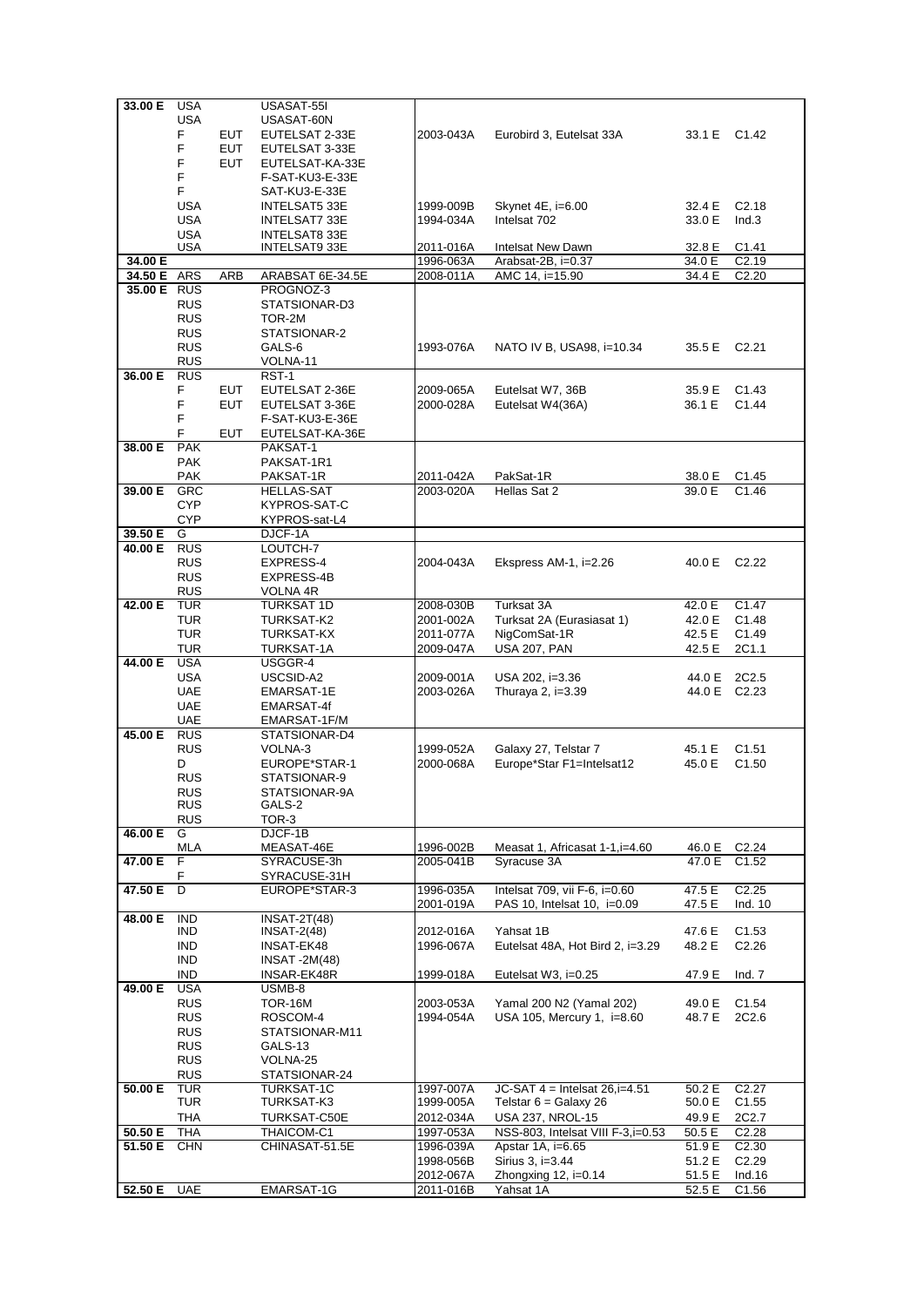| 53.00 E RUS |            |            | VOLNA-4                  |           |                               |              |                    |
|-------------|------------|------------|--------------------------|-----------|-------------------------------|--------------|--------------------|
|             | G          |            | SKYNET-4C                | 2007-056B | Skynet 5B                     | 52.7 E C1.57 |                    |
|             | G          |            | SKYNET-4L                |           |                               |              |                    |
|             | G          |            | SKYNET-5D                |           |                               |              |                    |
|             | <b>RUS</b> |            | EXPRESS-5B               | 2003-060A | Ekspress AM-22, Sesat-2       | 53.0 E       | C1.58              |
|             | <b>RUS</b> |            | EXPRESS-5                |           |                               |              |                    |
| 55.00 E     | <b>RUS</b> |            | KUPON-1                  | 2012-075A | Yamal-402,i=0.12              | 54.8 E       | Ind.18             |
|             | IND.       |            | $INSAT-2(55)$            | 2003-043E | Insat 3E                      | 55.1 E       | C <sub>1.60</sub>  |
|             | <b>IND</b> |            | <b>INSAT-2T(55)</b>      | 1996-021A | Astra 1F                      | 54.9 E       | C <sub>1.59</sub>  |
|             | <b>USA</b> |            | MILSTAR 4                |           |                               |              |                    |
|             | <b>RUS</b> |            | KUPON-1T                 |           |                               |              |                    |
|             | <b>RUS</b> |            | KUPON-1S                 |           |                               |              |                    |
|             | <b>IND</b> |            | INSAT-EK55R              | 2011-022A | GSat-8                        | 55.1 E C1.61 |                    |
|             | <b>IND</b> |            | INSAT-EK55               |           |                               |              |                    |
|             | <b>IND</b> |            | <b>INSAT-KU10(55)E</b>   |           |                               |              |                    |
|             | <b>RUS</b> |            | KUPON-1M                 |           |                               |              |                    |
| 56.00 E     | <b>RUS</b> |            | RST-2                    | 1998-068A | Bonum 1, i=1.07               | 56.0 E       | C <sub>2.31</sub>  |
|             |            |            |                          | 1999-056A | DirecTV 1R                    | 55.8 E       | Ind. 8             |
| 57.00 E     | <b>HOL</b> |            | <b>INTELSAT5A INDOC2</b> |           |                               |              |                    |
|             | <b>HOL</b> |            | <b>INTELSAT8 57E</b>     |           |                               |              |                    |
|             | HOL        |            | INTELSAT7 57E            |           |                               |              |                    |
|             | USA        |            | USGCSS PH3 INDOC-2       | 2000-065A | USA 153 (DSCS III B), i=3.13  | 56.7 E       | 2C2.8              |
|             | USA        |            | USGCSS PH3B INDOC-2      |           |                               |              |                    |
|             | HOL        |            | NSS-8                    | 2009-058A | <b>NSS 12</b>                 | 57.0 E       | C <sub>1.62</sub>  |
|             | HOL        |            | <b>NSS-36</b>            |           |                               |              |                    |
| 57.50 E     | D          | <b>EUM</b> | METEOSAT IODC 57.5E      | 1997-049B | Meteosat 7 i=8.09             | 57.4 E       | $\overline{C2.32}$ |
| 58.00 E     | <b>RUS</b> |            | <b>TOR-13M</b>           |           |                               |              |                    |
| 58.50 E     | <b>KAZ</b> |            | KAZSAT1 suspended        |           |                               |              |                    |
|             | <b>KAZ</b> |            | KAZSAT1M suspended       |           |                               |              |                    |
| 58.75 E     | <b>CHN</b> |            | COMPASS-58.75E           | 2012-008A | Beidou G5, DW11               | 58.7 E       | C1.63              |
| 60.00 E     | <b>USA</b> |            | USGCSS PH3 INDOC         | 2009-017A | <b>USA204 (WGS F2)</b>        | 60.20E       | 2C1.2              |
|             | <b>USA</b> |            | USGCSS PH3B- INDOC       |           |                               |              |                    |
|             | USA        |            | USGOVSAT-10              |           |                               |              |                    |
|             | <b>USA</b> |            | <b>INTELSAT6 60E</b>     |           |                               |              |                    |
|             | USA        |            | INTELSAT8 60E            |           |                               |              |                    |
|             | USA        |            | <b>INTELSAT9 60E</b>     | 2002-007A | Intelsat 904                  | 60.0 E       | C <sub>1.64</sub>  |
| 62.00 E     | USA        |            | INTELSAT7 62E            |           |                               |              |                    |
|             | <b>USA</b> |            | USMB-9                   |           |                               |              |                    |
|             | <b>USA</b> |            | INTELSAT8 62E            |           |                               |              |                    |
|             | <b>USA</b> |            | INTELSAT6 62E            |           |                               |              |                    |
|             | <b>USA</b> |            | INTELSAT9 62E            | 2001-039A | Intelsat 902                  | 62.0 E       | C1.65              |
| 63.00 E     | D          |            | GENESIS-9                | 2009-054B | COMSATBw-1                    | 63.0 E       | C1.66              |
| 64.00 E     | G          |            | <b>INMARSAT 3 IOR-1</b>  |           |                               |              |                    |
|             | G          |            | INMARSAT GSO-2N          |           |                               |              |                    |
|             | <b>USA</b> |            | <b>INTELSAT9 64E</b>     | 2002-041A | Intelsat 906                  | 64.2 E       | C <sub>1.67</sub>  |
|             | <b>USA</b> |            | <b>INTELSAT8 64E</b>     |           |                               |              |                    |
|             | <b>USA</b> |            | INTELSAT7 64E            |           |                               |              |                    |
| 64.50 E     | G          |            | INMARSAT-2 IOR 1         | 1996-020A | Inmarsat 3-F1, i=0.71         | 64.5 E       | C <sub>2.33</sub>  |
| 65.00 E     | G          |            | INMARSAR-3 IOR-2         |           |                               |              |                    |
|             | G          |            | INMARSAT GSO-2H          |           |                               |              |                    |
| 66.00 E     | <b>USA</b> |            | INTELSAT9 66E            | 2010-065B | Intelsat 17                   | 66.0 E       | C <sub>1.68</sub>  |
|             | USA        |            | INTELSAT7 66E            |           |                               |              |                    |
| 68.00 E     | <b>USA</b> |            | <b>USASAT-14I-2</b>      | 2003-041A | USA 171 (Adv.Orion 3), i=6.11 | 68.0 E       | 2C2.9              |
| 68.50 E     | <b>USA</b> |            | USASAT-14I-3             | 1998-052A | PAS $7 =$ Intelsat $7$        | 68.7 E       | C <sub>1.70</sub>  |
|             | USA        |            | USASAT-60C               |           |                               |              |                    |
|             | <b>USA</b> |            | USASAT-14I               | 2012-043A | Intelsat 20                   | 68.5 E       | C <sub>1.69</sub>  |
| 69.00 E     | <b>RUS</b> |            | TOR-14M                  |           |                               |              |                    |
|             | <b>RUS</b> |            | GALS-14                  |           |                               |              |                    |
| 70.00 E     | <b>RUS</b> |            | VOLNA-19                 | 2007-058A | Cosmos-2434 (Raduga-1M1)      | 70.0 E       | C1.71              |
|             | USA        |            | USGON-1                  | 2004-004A | USA 176, DSP F22, i=5.02      | 69.6 E       | 2C2.10             |
|             | USA        |            | USTRO-6                  |           |                               |              |                    |
|             | <b>RUS</b> |            | STATSIONAR-20            |           |                               |              |                    |
|             | <b>RUS</b> |            | GALS-16                  |           |                               |              |                    |
|             | <b>RUS</b> |            | <b>TOR-17M</b>           |           |                               |              |                    |
|             | <b>TON</b> |            | TONGASAT-H70             |           |                               |              |                    |
| 70.50 E     | F          | EUT        | EUTELSAT-E-70.5E         | 2002-051A | Eutelsat W5. 70A              | 70.5 E       | C <sub>1.72</sub>  |
|             | F          | EUT        | EUTELSAT 3-70.5E         | 2012-069A | Eutelsat 70B                  | 70.5 E       | Ind.17             |
|             | F.         |            | F-SAT-KU3-E-70.5E        |           |                               |              |                    |
| 72.00 E     | <b>USA</b> |            | FLTSATCOM-C INDOC-2      | 1990-002B | Leasat 5, i=10.33             |              | 72.0 E C2.34       |
|             |            |            |                          | 2003-057A | USA 174 (UFO F11), i=3.23     | 71.6 E       | 2C2.11             |
|             | USA        |            | USASAT-14J-2             |           |                               |              |                    |
|             | USA        |            | KASATCOM-3               | 2012-011A | Intelsat 22                   |              | 72.1 E C1.73       |
|             | <b>USA</b> |            | USASAT-14J               | 1999-063A | USA 146 (UFO F10), i=4.60     |              | 72.3 E 2C2.12      |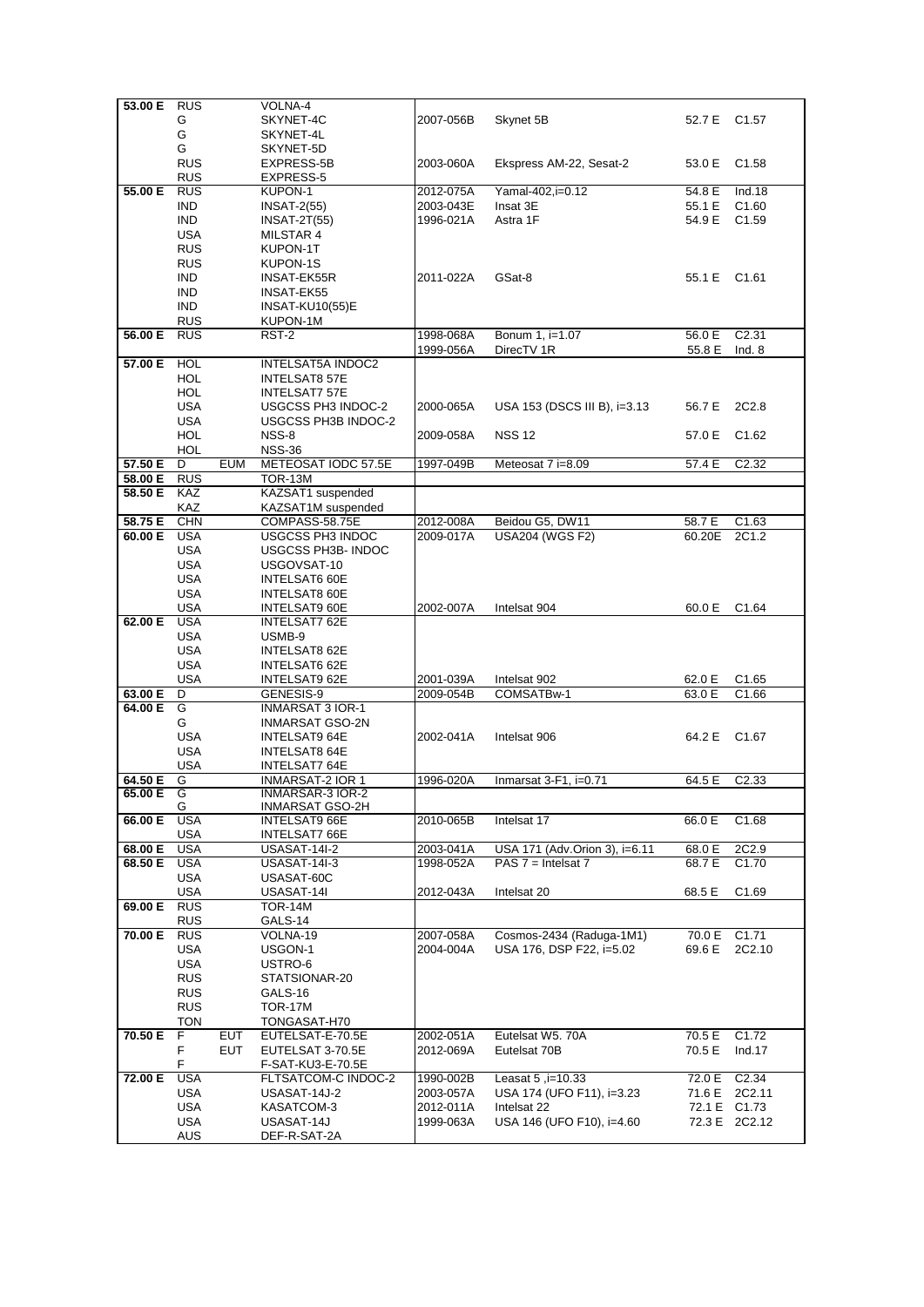| 74.00 E | <b>IND</b> |    | <b>INSAT-1B</b>       | 2002-002A              | Insat 3C                          | 74.1 E           | C <sub>1.74</sub>          |
|---------|------------|----|-----------------------|------------------------|-----------------------------------|------------------|----------------------------|
|         |            |    |                       |                        |                                   |                  |                            |
|         | <b>IND</b> |    | <b>INSAT-2(74)</b>    | 2002-043A              | Kalpana-1 (MetSat-1), i=3.29      | 74.0 E           | C <sub>2.35</sub>          |
|         | <b>IND</b> |    | <b>INSAT-2K(74)</b>   |                        |                                   |                  |                            |
|         | <b>IND</b> |    | $INSAT-2T(74)$        |                        |                                   |                  |                            |
|         |            |    |                       |                        |                                   |                  |                            |
|         | <b>IND</b> |    | INSAT-2M(74)          | 2007-037A              | Insat 4CR                         | 74.0 E           | C1.75                      |
|         | <b>IND</b> |    | INSAT-EK(74)          |                        |                                   |                  |                            |
|         | <b>IND</b> |    | $INSAT-2E(74)$        |                        |                                   |                  |                            |
|         |            |    |                       |                        |                                   |                  |                            |
|         | <b>IND</b> |    | INSAT-EK74R           |                        |                                   |                  |                            |
| 75.00 E | <b>RUS</b> | ΙK | INTERBELAR-2          |                        |                                   |                  |                            |
|         | <b>USA</b> |    | FLTSATCOM-C INDOC-3   | 1999-053A              | LMI 1, ABS-1                      | 75.0 E C1.76     |                            |
|         |            |    |                       |                        |                                   |                  |                            |
|         | <b>USA</b> |    | <b>USMB-10</b>        | 1996-003A              | Koreasat 2, ABS-1A, i=5.34        | 74.8 E           | C <sub>2.36</sub>          |
|         | <b>USA</b> |    | USCSID-A3             | 1990-097B              | USA 67 (SDS 2F2), i=15.68         |                  | 75.2 E 2C2.13              |
|         | <b>RUS</b> | ΙK | INTERSPUTNIK-75E-CK   |                        |                                   |                  |                            |
|         |            |    |                       |                        |                                   |                  |                            |
|         | <b>RUS</b> | ΙK | INTERSPUTNIK-75E-Q    |                        |                                   |                  |                            |
| 76.00 E | <b>RUS</b> |    | GOMS-M                | 2011-001A              | Elektro-L1, GOMS 2                | 76.1 E           | C <sub>1.77</sub>          |
|         | F          |    | F-SAT-KU3-E-76E       |                        |                                   |                  |                            |
|         |            |    |                       |                        |                                   |                  |                            |
|         | F          |    | F-SAT-KU-E-76E        |                        |                                   |                  |                            |
| 76.50 E | <b>CHN</b> |    | APSTAR-4              | 2012-013A              | Apstar 7                          | 76.5 E           | C <sub>1.78</sub>          |
|         | <b>CHN</b> |    | APSTAR-76E            |                        |                                   |                  |                            |
|         |            |    |                       |                        |                                   |                  |                            |
| 77.00 E | <b>RUS</b> |    | CSSRD-2               |                        |                                   |                  |                            |
|         | <b>CHN</b> |    | CTDRS-1-77E           | 2008-019A              | Tian Lian 1A (CTDRS-1)            | 77.0 E           | C <sub>1.79</sub>          |
| 77.50 E | KAZ        |    | KAZSAT7               |                        |                                   |                  |                            |
|         |            |    |                       |                        |                                   |                  |                            |
| 78.50 E | <b>THA</b> |    | THAICOM-A2            |                        |                                   |                  |                            |
|         | THA        |    | THAICOM-AK2           | 2006-020B              | Thaicom 5                         | 78.5 E           | C <sub>1.80</sub>          |
|         | <b>THA</b> |    | THAICOM-G1K           |                        |                                   |                  |                            |
|         |            |    |                       |                        |                                   |                  |                            |
|         | THA        |    | THAICOM-A2B           |                        |                                   |                  |                            |
| 79.60 E | <b>CHN</b> |    | CHINASAT-34A          |                        |                                   |                  |                            |
| 80.00 E | <b>RUS</b> |    | STATSIONAR-1          |                        |                                   |                  |                            |
|         | <b>RUS</b> |    | PROGNOZ-4             |                        | Cosmos 2473                       |                  | C <sub>1.81</sub>          |
|         |            |    |                       | 2011-048A              |                                   | 80.0 E           |                            |
|         | <b>RUS</b> |    | POTOK-2               | 2005-010A              | Ekspress AM-2                     | 80.0 E           | C <sub>1.82</sub>          |
|         | <b>RUS</b> |    | EXPRESS-6             | 2009-007B              | Express-MD1                       | 80.1 E           | C <sub>1.83</sub>          |
|         | <b>CHN</b> |    | CHINASAT-31           |                        |                                   |                  |                            |
|         |            |    |                       |                        |                                   |                  |                            |
|         | <b>RUS</b> |    | EXPRESS-6B            |                        |                                   |                  |                            |
|         | <b>RUS</b> |    | FOTON-2               |                        |                                   |                  |                            |
|         | <b>CHN</b> |    | COMPASS-80E           | 2012-059A              | Beidou G6, DW16                   | 80.2 E           | C <sub>1.84</sub>          |
|         |            |    |                       |                        |                                   |                  |                            |
|         | <b>CHN</b> |    | CTDRS-1-80E           |                        |                                   |                  |                            |
|         | <b>RUS</b> |    | VOLNA-8R              |                        |                                   |                  |                            |
| 81.75 E | <b>RUS</b> |    | YAMAL-E3              |                        |                                   |                  |                            |
|         |            |    |                       |                        |                                   |                  |                            |
| 82.00 E | <b>USA</b> |    | <b>USMB-11</b>        | 1985-010B              | USA 8 (MAGNUM 1), i=17.56         | 82.2 E           | 2C2.14                     |
|         | <b>USA</b> |    | USGGR-8               |                        |                                   |                  |                            |
|         | USA        |    | USCSID-A4             |                        |                                   |                  |                            |
|         |            |    |                       |                        |                                   |                  |                            |
|         | J          |    | N-SAT-82E             |                        |                                   |                  |                            |
|         | <b>AUS</b> |    | DEF-R-SAT-1A          |                        |                                   |                  |                            |
| 83.00 E | <b>IND</b> |    | <b>INSAT-2(83)</b>    | 2005-049A              | Insat 4A                          | 83.0 E           | C1.85                      |
|         | <b>IND</b> |    |                       |                        |                                   |                  |                            |
|         |            |    | <b>INSAT-2K (83)</b>  |                        |                                   |                  |                            |
|         |            |    | INSAT-2E83            | 2011-034A              | GSat-12                           |                  | C <sub>1.86</sub>          |
|         | <b>IND</b> |    |                       |                        |                                   | 83.0 E           |                            |
|         |            |    |                       |                        |                                   |                  |                            |
|         | <b>IND</b> |    | INSAT-2M(83)          | 2012-051B              | GSat-10                           | 83.0 E           | C <sub>1.87</sub>          |
|         | <b>IND</b> |    | INSAT-EK83            |                        |                                   |                  |                            |
|         | <b>IND</b> |    | INSAT-EK83R           |                        |                                   |                  |                            |
|         |            |    |                       |                        |                                   |                  |                            |
| 84.00 E | <b>CHN</b> |    | CHINASAT-84B          |                        |                                   |                  |                            |
| 85.00 E | <b>RUS</b> |    | VOLNA-5               |                        |                                   |                  |                            |
|         | <b>RUS</b> |    | STATSIONAR-3          | 2010-002A              | Raduga-1M2                        | 85.0 E           | C <sub>1.89</sub>          |
|         | <b>RUS</b> |    | TOR-4M                |                        |                                   |                  |                            |
|         |            |    |                       |                        |                                   |                  |                            |
|         | USA        |    | USTRO-9               |                        |                                   |                  |                            |
|         | <b>RUS</b> |    | GALS-3                |                        |                                   |                  |                            |
|         | <b>CHN</b> |    | SINOSAT-3A            |                        |                                   |                  |                            |
|         |            |    |                       |                        |                                   |                  |                            |
|         | <b>RUS</b> |    | TOR-4                 |                        |                                   |                  |                            |
|         | USA        |    | INTELSAT6 85E         | 2009-067A              | Intelsat IS-15                    | 85.2 E C1.90     |                            |
|         | USA        |    | INTELSAT KFOS 85E     |                        |                                   |                  |                            |
|         |            |    |                       |                        |                                   |                  |                            |
|         | <b>USA</b> |    | INTELSAT7 85E         | 2007-063B              | Horizons-2                        | 84.9 E C1.88     |                            |
|         | USA        |    | INTELSAT8 85E         |                        |                                   |                  |                            |
|         | <b>USA</b> |    | TDRS 85E              | 1995-035B              | TDRS 7, i=13.43                   |                  | 84.9 E C2.37               |
|         |            |    |                       |                        |                                   |                  |                            |
| 85.40 E | <b>RUS</b> |    | STATSIONAR-D5         |                        |                                   |                  |                            |
|         | <b>RUS</b> |    | SADKO-1               |                        |                                   |                  |                            |
| 86.50 E | <b>CHN</b> |    | FY-2B                 |                        |                                   |                  |                            |
|         |            |    |                       |                        |                                   |                  |                            |
|         | <b>CHN</b> |    | FY-2BS                |                        |                                   |                  |                            |
|         | KAZ        |    | KAZSAT2               | 2011-035B              | KazSat-2                          |                  | 86.5 E C1.91               |
|         | KAZ        |    | KAZSAT2M              |                        |                                   |                  |                            |
|         |            |    |                       |                        |                                   |                  |                            |
|         | <b>RUS</b> |    | KUPOON-4M             |                        |                                   |                  |                            |
| 87.50 E | <b>CHN</b> |    | DFH-3-OC              | 1998-033A              | Zhongwei 1, Chinasat 5A           |                  | 87.5 E C1.92               |
|         | <b>CHN</b> |    | DFH-3-OCM             | 2006-053A              | FengYun $2D$ , i= $2.80$          |                  | 87.3 E C2.38               |
|         |            |    |                       |                        |                                   |                  |                            |
|         | <b>CHN</b> |    | CHINASAT-1            |                        |                                   |                  |                            |
| 88.00 E | <b>SNG</b> |    | ST-1A                 | 1998-049A              | $ST-1$ , $i=1.18$                 | 88.2 E           | C <sub>2.39</sub>          |
|         | <b>SNG</b> |    | ST-1A-CK              | 2011-022B              | ST-2                              |                  | 88.0 E C1.93               |
|         |            |    |                       |                        |                                   |                  |                            |
|         |            |    |                       | 1992-037A              | USA 82, DSCS III F6, i=9.44       | 88.3 E           | 2C2.15                     |
| 89.00 E | J<br>USA   |    | N-SAT-88E<br>TDRS 89E | 2012-003A<br>2000-034A | USA 233, WGS F4<br>TDRS 8, i=4.37 | 88.4 E<br>89.3 E | 2C1.3<br>C <sub>2.40</sub> |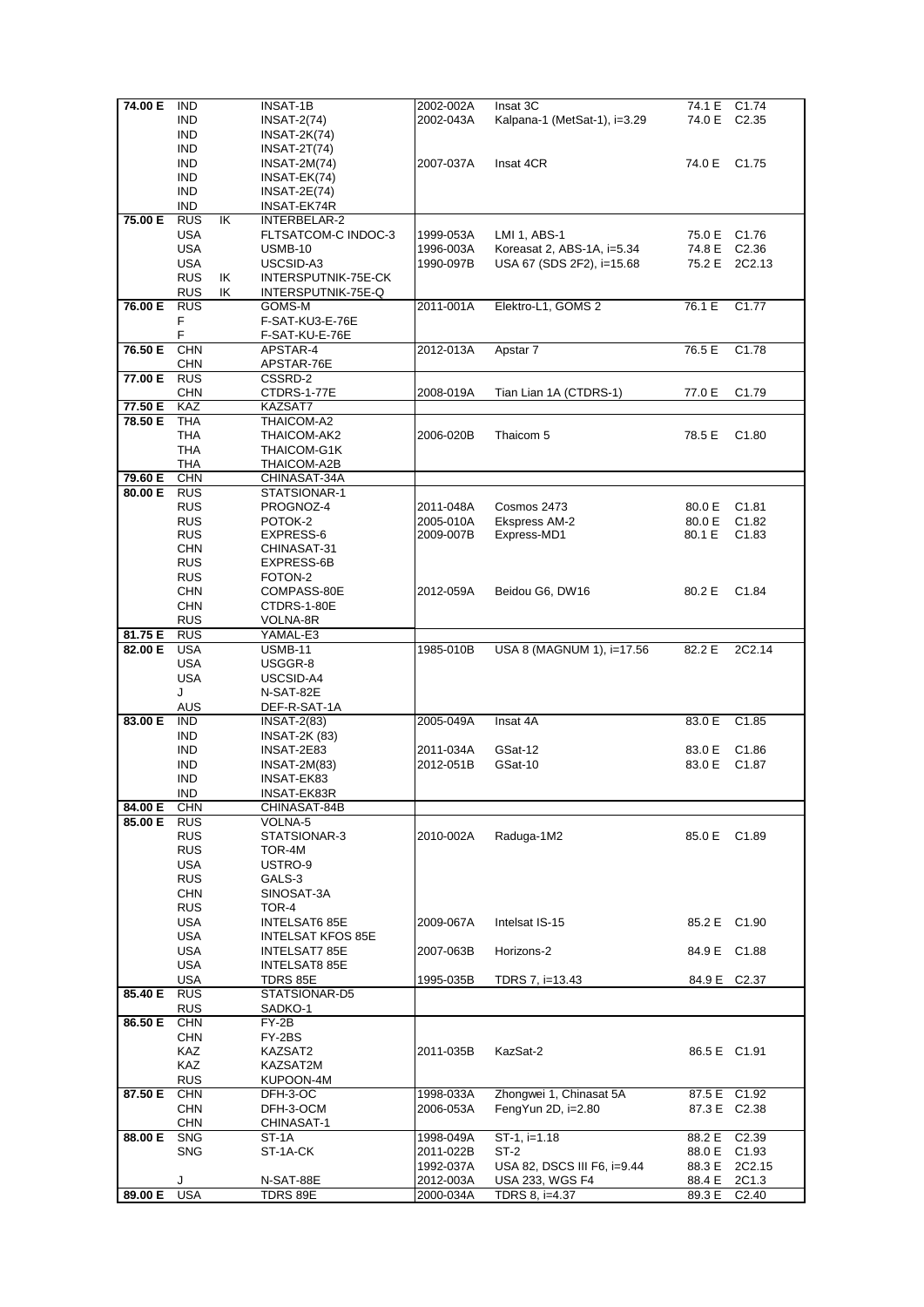| 90.00 E RUS         |                          | VOLNA-8                              |           |                                 |               |                    |
|---------------------|--------------------------|--------------------------------------|-----------|---------------------------------|---------------|--------------------|
|                     | <b>RUS</b>               | STATSIONAR-6                         |           |                                 |               |                    |
|                     | <b>RUS</b>               | EXPRESS-7                            | 2003-053B | Yamal 200 N1 (Yamal 201)        | 90.0 E        | C <sub>1.94</sub>  |
|                     | <b>USA</b>               | MILSTAR 5                            | 1989-090B | USA 48 (MAGNUM2), i=16.56       | 89.5 E        | 2C2.16             |
|                     | <b>USA</b>               | USTRO-7                              |           |                                 |               |                    |
|                     | <b>USA</b>               | MILSTAR 5                            |           |                                 |               |                    |
|                     | <b>RUS</b>               | EXPRESS-7B                           | 2012-061B | Yamal 300K                      |               | 90.0 E Ind. 15     |
|                     | <b>RUS</b>               | EXPRESS-7                            |           |                                 |               |                    |
| 90.75 E             | J                        | DRTS-90.75E                          | 2002-042B | Kodama (DRTS), i=1.84           | 90.7 E        | C <sub>2.41</sub>  |
| 91.50 E             | <b>MLA</b>               | MEASAT-91.5E                         | 2009-032A | Measat-3A                       | 91.5 E        | C <sub>1.96</sub>  |
|                     | MLA                      | MEASAT-1                             | 2006-056A | Measat 3                        | 91.5 E        | C <sub>1.95</sub>  |
|                     | MLA<br>MLA               | MEASAT-AK 91.5<br>MEASAT-1R          |           |                                 |               |                    |
|                     | MLA                      | MEASAT-51.5E                         |           |                                 |               |                    |
| 92.00 E             | <b>USA</b>               | <b>USMB-12</b>                       | 2000-080A | USA 155, (SDS 5F2), i=5.68      |               | 92.1 E 2C2.17      |
|                     | USA                      | USCSID-A5                            |           |                                 |               |                    |
| 92.20 E             | <b>CHN</b>               | CHNBSAT-92.2E                        | 2008-028A | Zhongxing 9, Chinasat 9         |               | 92.2 E C1.97       |
|                     | <b>CHN</b>               | APSTAR-92E                           |           |                                 |               |                    |
|                     | <b>CHN</b>               | APSTAR-92E                           |           |                                 |               |                    |
|                     | <b>CHN</b>               | CHINASAT-92.2E                       |           |                                 |               |                    |
| 93.00 E             | <b>AUS</b>               | DEF-R-SAT-3A                         | 1997-036A | Superbird A3, i=3.63            | 93.0 E        | C <sub>2.42</sub>  |
| 93.50 E             | <b>IND</b>               | INSAT-2(93.5)                        | 2003-013A | Insat 3A                        | 93.5 E        | C <sub>1.98</sub>  |
|                     | <b>IND</b>               | INSAT-2K(93.5)                       | 2007-007A | Insat 4B                        |               | 93.5 E C1.99       |
|                     | <b>IND</b>               | INSAT-2M(93.5)                       |           |                                 |               |                    |
|                     | <b>IND</b>               | INSAT-2K(93.5)                       | 2011-019A | USA 230, SBIRS-GEO 1, i=5.72    |               | 94.0 E 2C2.18      |
|                     | <b>IND</b>               | INSAT-EK93.5                         |           |                                 |               |                    |
|                     | <b>IND</b>               | INSAT-EK93.5R                        |           |                                 |               |                    |
| 95.00 E             | <b>IND</b><br><b>HOL</b> | INSAT-2E93.5<br>INTELSAT KA 95E      |           |                                 |               |                    |
|                     | HOL                      | INTELSAT8 95E                        |           |                                 |               |                    |
|                     | <b>HOL</b>               | <b>INTELSAT7 95E</b>                 |           |                                 |               |                    |
|                     | <b>HOL</b>               | INTELSAT5A 95E                       |           |                                 |               |                    |
|                     | <b>HOL</b>               | NSS-9                                | 2002-057A | NSS <sub>6</sub>                |               | 95.0 E C1.100      |
|                     | <b>RUS</b>               | CSDRN-M suspendeed                   |           |                                 |               |                    |
|                     | <b>HOL</b>               | NSS-KA41                             |           |                                 |               |                    |
|                     | <b>RUS</b>               | <b>CSDRN</b>                         | 2010-063A | USA 223 (NROL-32), i=5.22       | 95.8 E        | 2C2.19             |
| 96.50 E             | <b>RUS</b>               | STATSIONAR-14                        | 2008-003A | Ekspress AM-33                  | 96.5 E        | C1.101             |
|                     | <b>RUS</b>               | LOUTCH-9                             |           |                                 |               |                    |
|                     | <b>RUS</b>               | EXPRESS-8                            |           |                                 |               |                    |
|                     | <b>RUS</b>               | EXPRESS-8B                           |           |                                 |               |                    |
| 97.50 E             | <b>CHN</b>               | SINOSAT-3 suspended                  |           |                                 |               |                    |
| 98.00 E             | <b>RUS</b>               | PROGNOZ-8                            |           |                                 |               |                    |
|                     | <b>CHN</b>               | CHINASAT-22                          | 2012-028A | Chinasat 2A, ZX 2A              |               | 98.3 E C1.103      |
|                     | <b>CHN</b><br><b>CHN</b> | CHINASAT-3<br>DFH-3A-OC              | 2003-052A | Zhongxing-20                    |               | 98.1 E C1.102      |
|                     | <b>CHN</b>               | CHINASAT-44                          |           |                                 |               |                    |
|                     | <b>CHN</b>               | CHINASAT-64                          |           |                                 |               |                    |
| 98.50 E             | <b>UAE</b>               | EMARSAT-4S                           | 2008-001A | Thuraya 3, i=4.76               | 98.6 E        | C <sub>2</sub> .43 |
| 99.00 E             | <b>RUS</b>               | STATSIONAR-T                         |           |                                 |               |                    |
|                     | <b>RUS</b>               | STATSIONAR-T2                        |           |                                 |               |                    |
| 100.00 E            | <b>USA</b>               | FLTSATCOM-A INDOC-4                  | 1986-096A | USA 20, (FLTSATC. F7), i=13.77  | 99.4 E        | 2C2.20             |
|                     |                          |                                      | 2006-024A | USA 187, Mitex OSC, i=0.07      | 99.6 E        | 2C2.21             |
| 100.50 E CHN        |                          | ASIASAT-EKZ                          |           |                                 |               |                    |
|                     | <b>CHN</b>               | ASIASAT-E                            | 2009-042A | Asiasat 5                       |               | 100.5 E C1.104     |
|                     | <b>CHN</b>               | ASIASAT-EK1                          |           |                                 |               |                    |
|                     | <b>CHN</b><br><b>CHN</b> | ASIASAT-EKS                          |           |                                 |               |                    |
| 101.50 E            | CHN                      | ASIASAT-EKX<br>CHINASAT-45 suspended | 2006-038A | Zhongxing-22A, FH1, i=2.67      | 101.5 E       | C <sub>2.45</sub>  |
| 103.00 E RUS        |                          | STATSIONAR-21                        |           |                                 |               |                    |
|                     | <b>RUS</b>               | LOUTCH-5                             |           |                                 |               |                    |
|                     | <b>USA</b>               | USGON-3                              | 2000-001A | USA 148 (DSCS III B-08), i=3.80 |               | 103.8 E 2C2.23     |
|                     | <b>CHN</b>               | STW-2                                |           |                                 |               |                    |
|                     | <b>RUS</b>               | EXPRESS-9                            | 2000-013A | Ekspress 2A, i=6.19             | 102.5 E C2.44 |                    |
|                     | <b>USA</b>               | USTRO-8                              | 2001-033A | USA 159 (DSP 21), i=7.16        |               | 103.5 E 2C2.22     |
|                     | <b>RUS</b>               | EXPRESS-9B                           |           |                                 |               |                    |
|                     | <b>CHN</b>               | CHINASAT-65                          |           |                                 |               |                    |
|                     | <b>CHN</b>               | DFH-4-OB                             |           |                                 |               |                    |
|                     | <b>CHN</b>               | DFH-3-OB                             |           |                                 |               |                    |
| 104.00 E AUS        |                          | DDSP-104E                            |           |                                 |               |                    |
| <b>105.00 E</b> AUS | AUS                      | ADF WEST 5<br><b>ASIABSS</b>         | 2000-016A | AsiaStar                        |               | 105.0 E C1.105     |
|                     | <b>CHN</b>               | FY-2A                                | 2008-066A | FengYun $2E$ , i=0.97           | 104.5 E C2.46 |                    |
|                     | <b>CHN</b>               | FY-2AS                               |           |                                 |               |                    |
|                     | <b>CHN</b>               | CHINASAT-46                          |           |                                 |               |                    |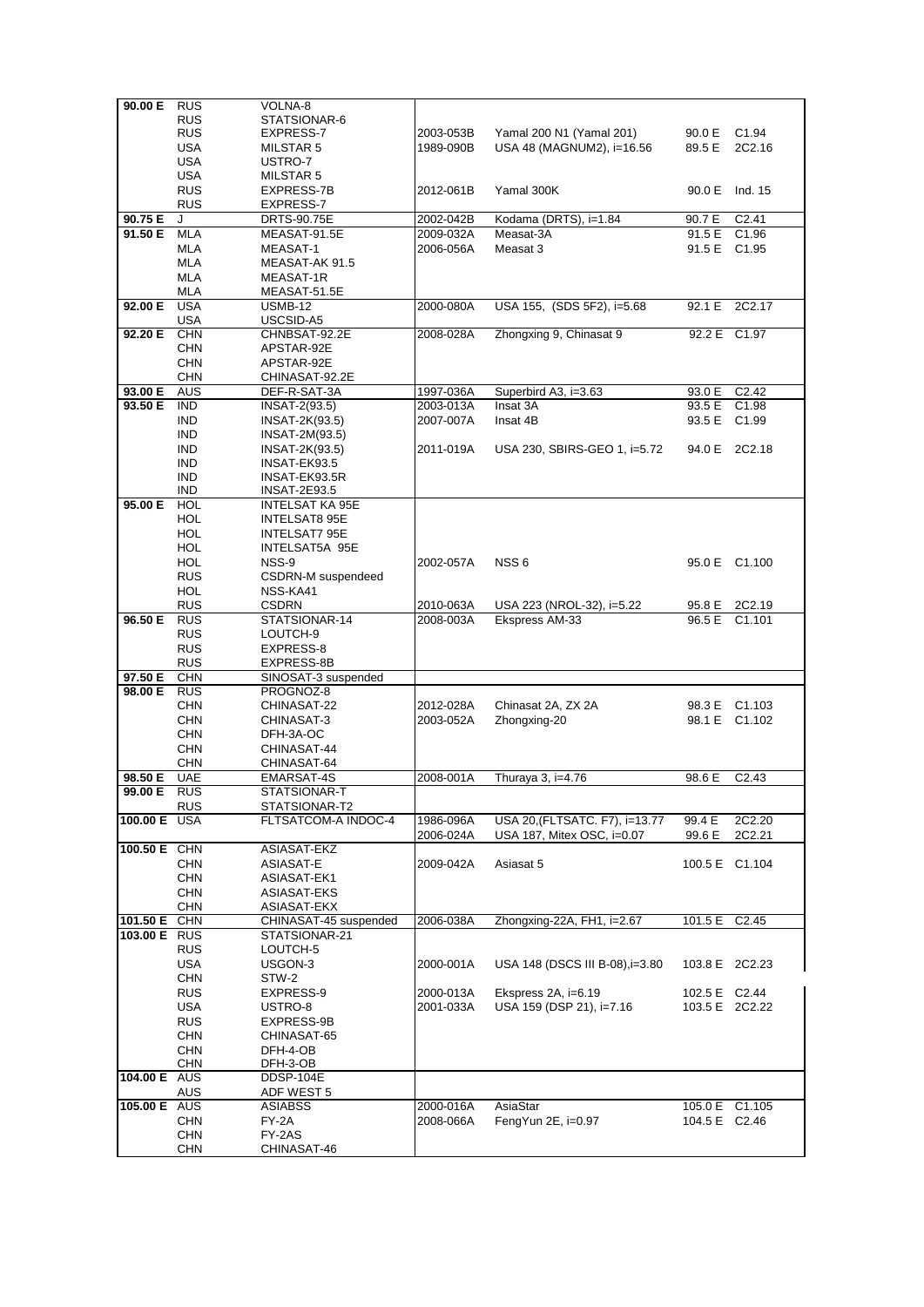| 105.50 E CHN |            | ASIASAT-CK-1           | 2011-069A | Asiasat 7                       |               | 105.6 E C1.107 |
|--------------|------------|------------------------|-----------|---------------------------------|---------------|----------------|
|              |            |                        | 1999-013A |                                 |               |                |
|              | <b>CHN</b> | ASIASAT-1              |           | Asiasat 3S                      |               | 105.5 E C1.106 |
|              | <b>CHN</b> | ASIASAT-CKS            |           |                                 |               |                |
|              | <b>CHN</b> | ASIASAT-CK             |           |                                 |               |                |
|              | <b>CHN</b> | ASIASAT-CKX            |           |                                 |               |                |
| 106.50 E USA |            | <b>USMB-13</b>         |           |                                 |               |                |
| 107.70 E INS |            | INDOSTAR-1             |           |                                 |               |                |
|              |            |                        |           |                                 |               |                |
| 108.00 E INS |            | PALAPA-B1              | 2009-027A | Indostar II/Protostar II, SES-7 |               | 108.2 E C1.108 |
|              | <b>INS</b> | PALAPA-B1-EC           |           |                                 |               |                |
|              | <b>INS</b> | PALAPA-C2              | 1999-042A | Telkom 1                        |               | 108.0 E C1.109 |
| 108.20 E G   |            | AM-SAT A4              | 2000-059A | GE-1A                           |               | 108.2 E C1.110 |
|              |            |                        |           |                                 |               |                |
|              |            |                        | 1995-055A | Astra 1E, i=2.25                | 108.3 E Ind.5 |                |
| 109.00 E G   |            | INMARSAT-3 POR WEST    | 1990-093A | Inmarsat $2-F1$ , i=9.24        | 108.9 E C2.47 |                |
| 109.65 E J   |            | TAIKI-109.65           | 2010-056B | BSAT-3B, i=0.65                 | 109.6 E C2.48 |                |
| $109.85 E$ J |            | BS-3N                  | 1998-024B | BSAT-1b                         |               | 109.9 E C1.111 |
|              |            |                        |           |                                 |               |                |
|              | J          | BSAT-109.85            | 2007-036B | BSAT-3A                         |               | 109.9 E C1.112 |
|              |            |                        | 2003-028A | BSAT-2c                         |               | 109.9 E C1.113 |
| 110.00 E USA |            | USGGR-11               |           |                                 |               |                |
|              | <b>USA</b> | USCSID-A6              |           |                                 |               |                |
|              | J          |                        |           | N-SAT-110, JCSAT-110            |               |                |
|              |            | <b>N-SAT-110</b>       | 2000-060A |                                 |               | 110.1 E C1.115 |
|              | J          | <b>BSAT-110</b>        | 2011-041B | BSat-3c, Jcsat-110R             |               | 110.0 E C1.114 |
|              | J          | <b>N-SAT-110E</b>      |           |                                 |               |                |
|              | J          | JMCS-2                 |           |                                 |               |                |
|              |            |                        |           |                                 |               |                |
|              | J          | <b>BS-3</b>            |           |                                 |               |                |
| 110.50 E CHN |            | CHINASAT-6             | 2011-026A | Zhongxing 10                    |               | 110.5 E C1.117 |
|              | <b>CHN</b> | CHINASAT-2             |           |                                 |               |                |
|              | <b>CHN</b> | CHINASAT-33            |           |                                 |               |                |
|              |            |                        |           |                                 |               |                |
|              | <b>CHN</b> | CHINASAT-33            | 2010-024A | Beidou DW 4, G3                 |               | 110.6 E C1.116 |
|              | <b>CHN</b> | COMPASS-110.5E         |           |                                 |               |                |
| 111.50 E IND |            | INSAT-KU10(111.5)E     |           |                                 |               |                |
| 113.00 E INS |            | PALAPA-B2              | 2009-046A | Palapa D1                       |               | 113.0 E C1.119 |
|              |            |                        |           |                                 |               |                |
|              | <b>KOR</b> | KOREASAT-113E          | 2006-034A | Mugunghwa 5, Koreasat-5         |               | 113.1 E C1.120 |
|              | <b>KOR</b> | KOREASAT-2             | 2012-002A | Fengyun 2F                      |               | 112.5 E C1.118 |
|              | <b>INS</b> | PALAPA-C1-K            |           |                                 |               |                |
|              | <b>KOR</b> | <b>INFOSAT-B</b>       |           |                                 |               |                |
|              |            |                        |           |                                 |               |                |
|              | <b>KOR</b> | KOREASAT-113X          |           |                                 |               |                |
|              | <b>INS</b> | PALAPA-C1              |           |                                 |               |                |
| 115.50 E CHN |            | DFH-4-OD               | 2007-031A | Zhongxing 6B                    |               | 115.5 E C1.121 |
|              | <b>CHN</b> | CHINASAT-MSB4          |           |                                 |               |                |
|              |            |                        |           |                                 |               |                |
|              | <b>CHN</b> | DFH-3-OD               |           |                                 |               |                |
|              | <b>CHN</b> | DFH-5-OD               |           |                                 |               |                |
|              | <b>CHN</b> | CHINASAT-115.5E        |           |                                 |               |                |
| 116.00 E CHN |            | ASIASAT-B              |           |                                 |               |                |
|              |            |                        |           | Koreasat 6                      |               |                |
|              | <b>KOR</b> | <b>INFOSAT-C</b>       | 2010-070B |                                 |               | 116.0 E C1.123 |
|              | <b>KOR</b> | KOREASAT-1             | 1999-046A | Mugunghwa3, Koreasat 3, ABS7    |               | 115.9 E C1.122 |
| 116.20 E KOR |            | COMS-116.2E            |           |                                 |               |                |
| 118.00 E INS |            | PALAPA-B3              | 2005-046A | Telkom 2                        |               | 118.0 E C1.124 |
|              |            |                        |           |                                 |               |                |
|              | <b>INS</b> | PALAPA-C3-K suspended  |           |                                 |               |                |
|              | <b>INS</b> | PALAPA-C3              |           |                                 |               |                |
|              | INS        | PALAPA-B3 TT&C         |           |                                 |               |                |
|              | <b>INS</b> | PALAPA-B3-EC suspended |           |                                 |               |                |
|              | <b>INS</b> | PALAPA-C3X             |           |                                 |               |                |
|              |            |                        |           |                                 |               |                |
| 119.50 E     | <b>THA</b> | THAICOM-1P1            | 2005-028A | Thaicom 4                       | 119.5 E       | C1.125         |
| 120.00 E THA |            | THAICOM-AK3            |           |                                 |               |                |
|              | THA        | THAICOM-A3             |           |                                 |               |                |
|              | THA        | THAICOM-A3B            |           |                                 |               |                |
|              |            |                        |           |                                 |               |                |
|              | THA        | THAICOM-G2K            |           |                                 |               |                |
|              | THA        | THAICOM-N3.            |           |                                 |               |                |
| 121.00 E CHN |            | DFH-3-OE               |           |                                 |               |                |
|              | <b>AUS</b> | DEF-R-SAT-4B 121.0E    |           |                                 |               |                |
| 122.00 E CHN |            | ASIASAT-A              | 2003-014A | AsiaSat 4                       |               | 122.1 E C1.126 |
|              |            |                        |           |                                 |               |                |
|              | <b>CHN</b> | ASIASAT-AK             |           |                                 |               |                |
|              | <b>CHN</b> | ASIASAT-AK1            |           |                                 |               |                |
|              | <b>CHN</b> | ASIASAT-AKS            |           |                                 |               |                |
|              | <b>CHN</b> |                        |           |                                 |               |                |
|              |            | ASIASAT-AKX            |           |                                 |               |                |
| 123.00 E INS |            | GARUDA-2               | 2000-011A | Garuda 1, i=1.06                | 123.0 E C2.49 |                |
| 123.50 E CHN |            | FY-2C                  | 2004-042A | FengYun 2C, i=4.38              | 123.5 E C2.50 |                |
| 123.50 E CHN |            | FY-2CS                 |           |                                 |               |                |
|              |            |                        |           |                                 |               |                |
| 124.00 E J   |            | JCSAT-FO-124E          | 1999-006A | JC-Sat 6, Jcsat-4A              |               | 123.9 E C1.127 |
|              | J          | JCSAT-3B               | 2012-023A | JCSAT-13                        |               | 124.0 E C1.128 |
|              | J          | N-SAT-124E             |           |                                 |               |                |
|              |            | SJC-1                  |           |                                 |               |                |
|              |            |                        |           |                                 |               |                |
| 125.00 E CHN |            | STW-1                  | 2010-042A | Zhongxing 6A, Chinasat 6A       |               | 125.0 E C1.129 |
|              | <b>CHN</b> | DFH-3-OA               |           |                                 |               |                |
|              | <b>CHN</b> | DFH-4-OA               |           |                                 |               |                |
|              | <b>CHN</b> | CHINASAT-49            |           |                                 |               |                |
|              |            |                        |           |                                 |               |                |
|              | <b>CHN</b> | CHINASAT-MSB5          |           |                                 |               |                |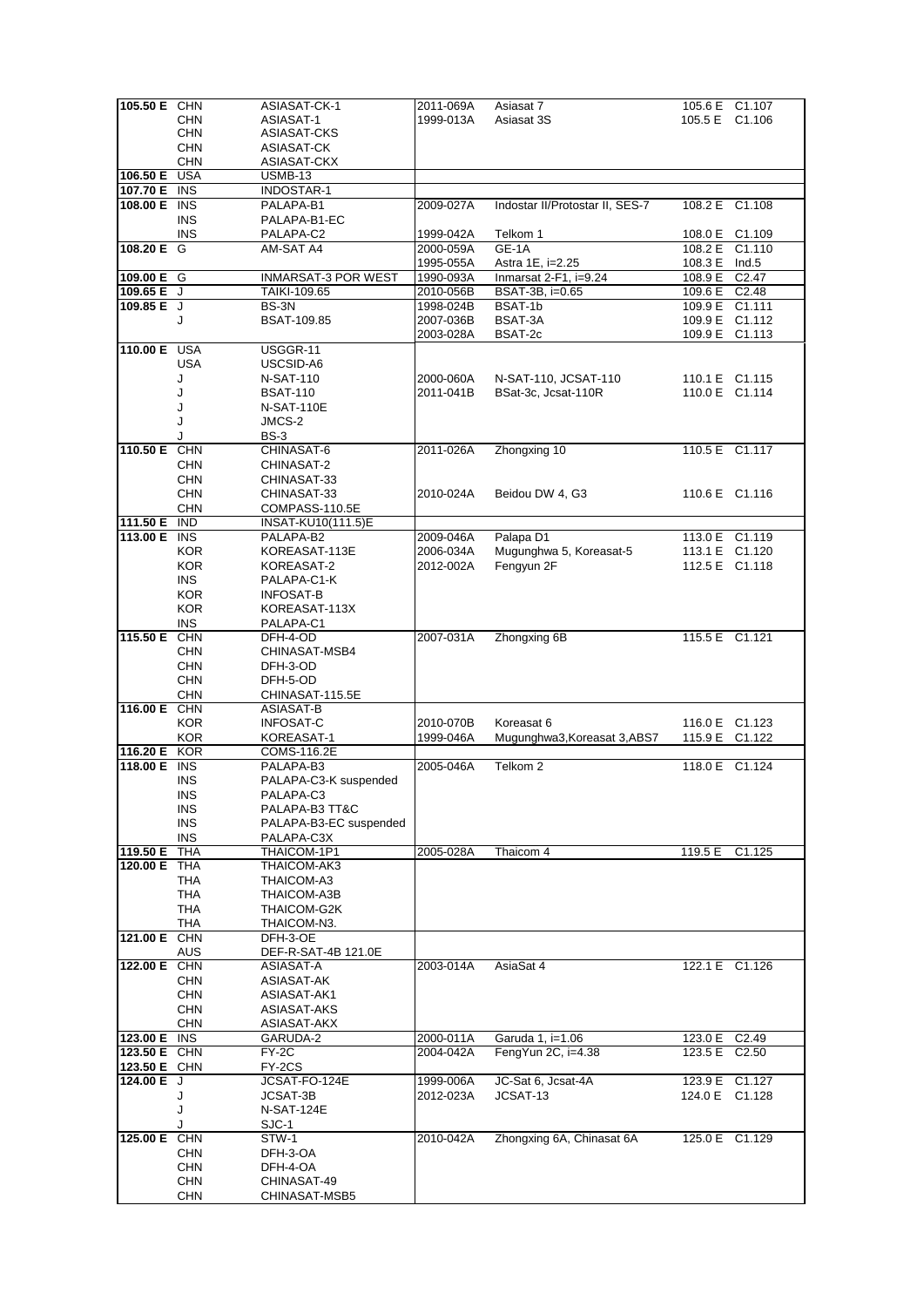|              |                   |                                 | 1995-022A | USA 110 (Adv. Orion 1), i=11.23, |                | 127.0 E 2C2.24 |
|--------------|-------------------|---------------------------------|-----------|----------------------------------|----------------|----------------|
| 127.50 $E$ J |                   | <b>JCSAT-T-127.5E</b>           |           |                                  |                |                |
| 128.00 E RUS |                   | STATSIONAR-D6                   |           |                                  |                |                |
|              | <b>RUS</b>        | GALS-10                         |           |                                  |                |                |
|              | J                 | <b>N-SAT-128</b>                | 2006-033A | JCSAT 10 (JCSat 3A)              | 128.0 E C1.130 |                |
|              | <b>RUS</b>        | TOR-6M                          |           |                                  |                |                |
|              | <b>RUS</b>        | STATSIONAR-15                   |           |                                  |                |                |
|              | J                 | JCSAT-FO-128E                   | 2009-044A | JCSAT 12 (JCSAT-RA)              | 128.0 E C1.131 |                |
|              | <b>RUS</b>        | VOLNA-9                         |           |                                  |                |                |
|              | <b>RUS</b>        | TOR-6                           |           |                                  |                |                |
|              | J                 | <b>N-SAT 128E</b>               |           |                                  |                |                |
| 128.20 E     | J                 | JCSAT-3A                        |           |                                  |                |                |
| 130.00 E RUS | <b>KOR</b>        | COMS-128.2E<br>GALS-5           | 2010-032A | Cheollian, Coms 1                | 128.2 E C1.132 |                |
|              | <b>CHN</b>        | SINOSAT-3C                      | 2011-047A | Zhongxing-1A = Chinasat $1A$     | 129.8 E C1.133 |                |
|              | <b>RUS</b>        | <b>TOR-10M</b>                  |           |                                  |                |                |
|              | <b>RUS</b>        | PROGNOZ-5                       |           |                                  |                |                |
|              | <b>CHN</b>        | DFH-3A-OD                       |           |                                  |                |                |
|              | <b>CHN</b>        | CHNSAT-130E                     |           |                                  |                |                |
|              | <b>CHN</b>        | CHNSAT-2-130E                   |           |                                  |                |                |
|              | <b>CHN</b>        | CHINASAT-4                      | 2010-064A | Zhongxing 20A                    | 130.1 E C1.134 |                |
| 131.00 E     | <b>CHN</b>        | APSTAR-1                        |           |                                  |                |                |
| 132.00 E J   |                   | JCSAT-FO-132E                   | 2006-010A | JCSAT 9, 5A                      | 132.0 E C1.137 |                |
|              | J                 | D-STAR-1                        |           |                                  |                |                |
|              | J                 | N-STAR-A                        |           |                                  |                |                |
|              | J                 | N-STAR-A2                       |           |                                  |                |                |
|              | <b>VTN</b>        | VINASAT-4A2                     | 2008-018A | Vinasat -1                       | 131.9 E C1.136 |                |
|              | J                 | N-STAR-F                        |           |                                  |                |                |
|              | <b>VTN</b>        | VINASAT-4A3                     | 2012-023B | Vinasat-2                        | 131.8 E C1.135 |                |
|              | <b>VTN</b>        | <b>VINASAT-TTC</b>              |           |                                  |                |                |
| 133.00 E USA |                   | <b>TDRS 133E</b>                |           |                                  |                |                |
| 134.00 E CHN |                   | APSTAR-2                        | 2005-012A | Apstar 6                         | 134.0 E C1.138 |                |
|              | <b>CHN</b>        | CHINASAT-134E                   |           |                                  |                |                |
|              | <b>TON</b>        | TONGASAT C/KU-2                 |           |                                  |                |                |
|              | <b>TON</b><br>TON | TOGASAT-2/134E<br>TONGASAT AP-2 |           |                                  |                |                |
| 136.00 E     | J                 | JCSAT-FO-136E                   | 2002-035B | N-Star 3 (N-Star c), i=1.38      | 136.0 E C2.51  |                |
|              | J                 | D-STAR-2                        |           |                                  |                |                |
|              | J                 | N-STAR-B                        |           |                                  |                |                |
|              | J                 | N-STAR-B2                       |           |                                  |                |                |
|              |                   | N-STAR-E                        |           |                                  |                |                |
| 138.00 E CHN |                   | APSTAR 5-KU                     | 2004-024A | Telstar 18 (Apstar 5)            | 138.00E C1.139 |                |
|              | <b>CHN</b>        | CHINASAT-138E                   |           |                                  |                |                |
|              | <b>TON</b>        | TONGASAT C/KU-3                 |           |                                  |                |                |
|              | <b>TON</b>        | TONGASAT 2/138E                 |           |                                  |                |                |
|              | <b>TON</b>        | TONGASAT AP-3                   |           |                                  |                |                |
| 140.00 E RUS |                   | LOUTCH-4                        |           |                                  |                |                |
|              | <b>RUS</b>        | STATSIONAR 7                    |           |                                  |                |                |
|              | <b>RUS</b>        | EXPRESS-10                      |           |                                  |                |                |
|              | RUS               | EXPRESS-10KA                    |           | Himawari-6, MTSAT-1R             |                |                |
|              | J<br>J            | MTSAT-140E                      | 2005-006A |                                  | 140.0 E C1.142 |                |
|              | <b>CHN</b>        | MTSAT-B-140E<br>CHINASAT-32     |           |                                  |                |                |
|              | <b>CHN</b>        | COMPASS-140E                    | 2010-001A | Beidou DW 3, G1                  | 140.0 E C1.140 |                |
|              | Ĵ.                | <b>GMS-140E</b>                 |           |                                  |                |                |
|              | J                 | MTSAT-C-140E                    |           |                                  |                |                |
|              | <b>CHN</b>        | CHINASAT-35B                    |           |                                  |                |                |
|              | <b>RUS</b>        | EXPRESS-10B                     | 2005-023A | Ekspress AM-3                    | 139.9 E C1.141 |                |
| 140.40 E     | <b>CHN</b>        | CHINASAT-35B                    |           |                                  |                |                |
| 142.00 E CHN |                   | APSTAR-142E                     |           |                                  |                |                |
|              | THA               | THAICOM-G3K                     |           |                                  |                |                |
| 143.00 E J   |                   | WINDS-A                         | 2008.007A | Kizuna                           | 143.0 E        | C1.143         |
| 143.50 E G   |                   | INMARSAT-3 POR-3                |           |                                  |                |                |
|              | G                 | INMARSAT-4 143.5E               | 2005-009A | Inmarsat $4$ F1, i=2.56          | 143.5 E C2.52  |                |
| 143.72 E     | J                 | N-SAT-14372E                    |           |                                  |                |                |
| 144.00 E J   |                   | JMCS-1                          |           |                                  |                |                |
|              | KOR               | SKDAB-2                         | 2004-007A | <b>MBSAT</b>                     | 144.1 E C1.145 |                |
|              | J                 | N-SAT-146                       |           |                                  |                |                |
|              | J<br>J            | JMCS-C2-X                       | 2008-038A | Superbird C2                     | 144.0 E C1.144 |                |
|              | J                 | SB-SAT-144<br>JMCS-1R           |           |                                  |                |                |
|              | J                 | SUPERBIRD-C                     |           |                                  |                |                |
|              |                   | SUPERBIRD-C2                    |           |                                  |                |                |
| 144.50 E     | J                 | CHINASAT-35C                    |           |                                  |                |                |
|              |                   |                                 |           |                                  |                |                |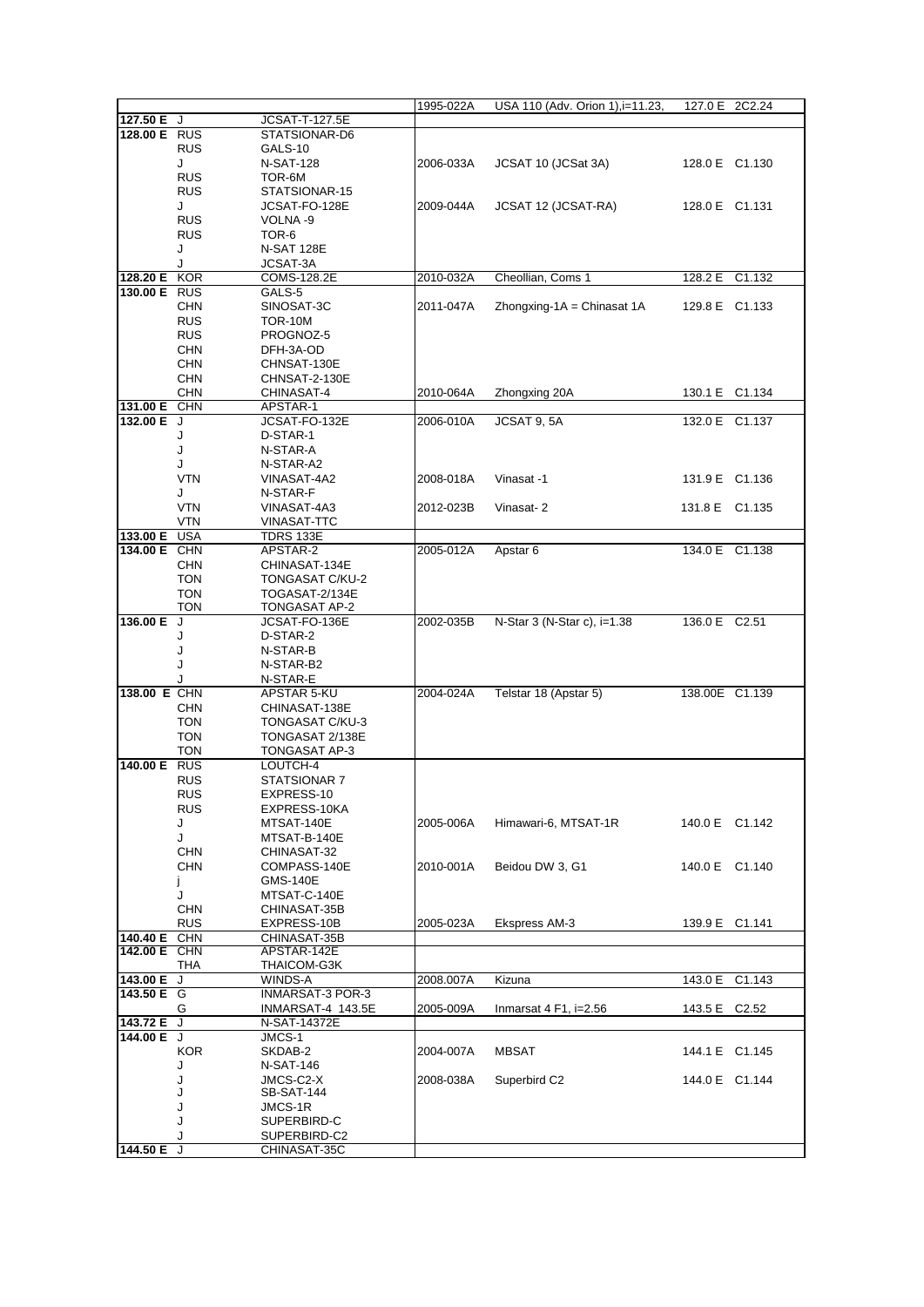| 145.00 E RUS        |            | LOUTCH-10             |           |                                |               |                   |
|---------------------|------------|-----------------------|-----------|--------------------------------|---------------|-------------------|
|                     | <b>RUS</b> | STATSIONAR-16         |           |                                |               |                   |
|                     |            |                       |           |                                |               |                   |
|                     | <b>RUS</b> | EXPRESS-11            |           |                                |               |                   |
|                     | <b>RUS</b> | VOLNA-:6R             |           |                                |               |                   |
|                     | USA        | USGON 6               |           |                                |               |                   |
|                     | J          | MTSAT C-145E          |           |                                |               |                   |
|                     |            |                       |           |                                |               |                   |
|                     | J          | MTSAT-B-145E          | 2006-004A | MTSAT-2                        |               | 145.0 E C1.146    |
| 146.00 E INS        |            | PALAPA PAC-KU 146 E   | 2006-059A | Kiku-8 (ETS VIII), i=2.40      | 145.7 E C2.53 |                   |
|                     | <b>INS</b> | PALAPA PAC C 146E     |           |                                |               |                   |
|                     | J          | ETS-8                 | 1998-044A | Sinosat 1, Chinasat 5B, i=1.13 | 146.0 E C2.54 |                   |
| 148.00E             | MLA        | MEASAT-2              | 1996-063B | Measat-2 = AfricaSat-2, i=4.56 | 148.0 E C2.55 |                   |
|                     |            |                       |           |                                |               |                   |
|                     | MLA        | MEASAT-148E           |           |                                |               |                   |
|                     | MLA        | MEASAT-2R             |           |                                |               |                   |
| 150.00 E            | J          | JCSAT-1               | 1997-075A | JC-Sat 5, i=2.41,              | 150.0 E C2.56 |                   |
|                     | USA        | USGCSS PH3B W PAC-3   | 1995-038A | USA 113 (DSCS III F9), i=7.78  |               | 149.7 E 2C2.25    |
|                     |            |                       |           |                                |               |                   |
|                     | J          | JCSAT-1R              |           |                                |               |                   |
|                     | J          | JCSAT-FO-150E         |           |                                |               |                   |
| 150.50 E INS        |            | PALAPA-C4             | 1996-030A | Palapa C2, i=2.40              | 150.5 E C2.57 |                   |
| 152.00 E AUS        |            | AUSSAT A 152E         | 2007-044A | Optus D <sub>2</sub>           |               | 152.0 E C1.147    |
|                     | AUS        | AUSSAT B 152E MOB     |           |                                |               |                   |
|                     |            |                       |           |                                |               |                   |
|                     | AUS        | AUSSAT B 152E MXL     |           |                                |               |                   |
|                     | AUS        | AUSSAT B 152E         |           |                                |               |                   |
|                     | <b>USA</b> | USGAE-9R              | 2001-009A | USA 157 (Milstar-2F2), i=5.93  |               | 152.1 E 2C2.26    |
| 154.00 E            | J          | JCSAT-2               | 2002-015A | JC-SAT 8, 2A                   |               | 154.0 E C1.148    |
|                     | J          | <b>JCSAT-2R</b>       |           |                                |               |                   |
|                     | J          | JCSAT-FO-154E         |           |                                |               |                   |
| 156.00 E            | AUS        | AUSSAT B 156E S       | 2009-044B | Optus D <sub>3</sub>           |               |                   |
|                     |            |                       |           |                                |               | 156.0 E C1.150    |
|                     | AUS        | AUSSAT B 156E R       | 2003-028B | Optus C1 (Defense C1)          |               | 156.0 E C1.149    |
|                     | <b>AUS</b> | AUSSAT B 156E         |           |                                |               |                   |
|                     | <b>AUS</b> | AUSSAT B 156EMXL      |           |                                |               |                   |
|                     | <b>AUS</b> | AUSSAT B 156E MXL     |           |                                |               |                   |
|                     |            |                       |           |                                |               |                   |
|                     | AUS        | AUSSAT B 156E MC      |           |                                |               |                   |
|                     | AUS        | AUSSAT B 156E NZ      |           |                                |               |                   |
|                     | AUS        | ADF 156E GOV          |           |                                |               |                   |
|                     | <b>AUS</b> | AUSSAT C 156E FSS     |           |                                |               |                   |
|                     | <b>AUS</b> | AUSSAT C 156E GOV     |           |                                |               |                   |
|                     | AUS        | AUSSAT D 156E FSS     |           |                                |               |                   |
|                     |            |                       |           |                                |               |                   |
| 157.00 E            | USA        | INTELSAT 5A 157E      | 1993-066A | Intelsat 701, IS-701, i=0.92   | 157.0 E       | C <sub>2.58</sub> |
|                     | USA        | INTELSAT8 157E        | 1995-023A | Intelsat VIIA F-1, i=1.20      | 157.0 E Ind.4 |                   |
|                     | <b>USA</b> | <b>INTELSAT6 157E</b> |           |                                |               |                   |
|                     | <b>USA</b> | INTELSAT7 157E        |           |                                |               |                   |
| 158.00 E            | J          | SUPERBIRD-A2-KA       |           |                                |               |                   |
|                     | J          | JMCS-3A               |           |                                |               |                   |
|                     |            |                       |           |                                |               |                   |
|                     | J          | SUPERBIRD-A2-R        |           |                                |               |                   |
|                     | J          | SUPERBIRD-A           |           |                                |               |                   |
|                     | J          | SUPERBIRD-A2          |           |                                |               |                   |
| 160.00 E AUS        |            | AUSSAT B 160E R       | 2006-043B | Optus D1                       |               | 160.0 E C1.152    |
|                     | AUS        | AUSSAT B 160E MOB     |           |                                |               |                   |
|                     | AUS        | AUSSAT B 160E MXL     |           |                                |               |                   |
|                     |            | AUSSAT B 160E S       |           |                                |               |                   |
|                     | AUS        |                       |           |                                |               |                   |
|                     | AUS        | AUSSAT B 160E MC      |           |                                |               |                   |
|                     | <b>AUS</b> | AUSSAT B 156E         |           |                                |               |                   |
|                     | AUS        | AUSSAT B 160E NZ      |           |                                |               |                   |
|                     | <b>CHN</b> | COMPASS-160E          | 2010-057A | Beidou DW 6, G4                |               | 160.0 E C1.151    |
| 162.00 E            | J          | JMCS-3B               | 2000-012A | Superbird 4, B2                |               | 162.0 E C1.153    |
|                     | J          | N-SAT-162E            |           |                                |               |                   |
|                     | J          |                       |           |                                |               |                   |
|                     |            | SUPERBIRD-B2-R        |           |                                |               |                   |
|                     | J          | CHINASAT-163E         |           |                                |               |                   |
|                     | J          | SUPERBIRD--B2-KA      |           |                                |               |                   |
|                     | J          | N-SAT-162E            |           |                                |               |                   |
| 163.00 E CHN        |            | CHINASAT-163E         | 1994-043A | Apstar 1. i=7.32               | 163.0 E C2.59 |                   |
| <b>164.00 E AUS</b> |            | AUSSAT A 164E         | 1994-055A | Optus B3, i=4.45               | 164.0 E C2.60 |                   |
|                     | AUS        | AUSSAT A 164E PAC     |           |                                |               |                   |
|                     |            |                       |           |                                |               |                   |
|                     | <b>AUS</b> | AUSSAT B 164E MOB     |           |                                |               |                   |
|                     | AUS        | AUSSAT B 164E         |           |                                |               |                   |
|                     | AUS        | AUSSAT B 164E MXL     |           |                                |               |                   |
| 166.00 E            | USA        | USASAT-14H            | 2012-030A | Intelsat 19, IS 19             | 166.0 E       | C1.155            |
|                     | <b>RUS</b> | PROGNOZ-6             | 2012-012A | Cosmos 2479                    | 166.0 E       | C1.154            |
|                     | USA        | USASAT-60B            |           |                                |               |                   |
| 167.00 E            | <b>RUS</b> | VSSRD-2               | 2011-074B | Luch-5A, i=4.08                | 167.1 E       | Ind. 13           |
| 169.00 E USA        |            |                       |           | Intelsat 8, PAS 8              |               |                   |
|                     |            | USASAT-14G            | 1998-065A |                                |               | 169.0 E C1.156    |
|                     | USA        | USASAT-60J            |           |                                |               |                   |
| 172.00 E            | <b>USA</b> | FLTSATCOM- W PAC      | 2005-052A | <b>AMC 23</b>                  |               | 172.0 E C1.157    |
|                     | USA        | FLTSATCOM-C W PAC-1   |           |                                |               |                   |
|                     | USA        | KASATCOM-5            |           |                                |               |                   |
|                     |            |                       |           |                                |               |                   |
|                     | USA        | USASAT-14K            | 1998-016A | USA 138 (UFO F8), i=5.29       |               | 171.3 E 2C2.27    |
|                     | USA        | USASAT-60A            |           |                                |               |                   |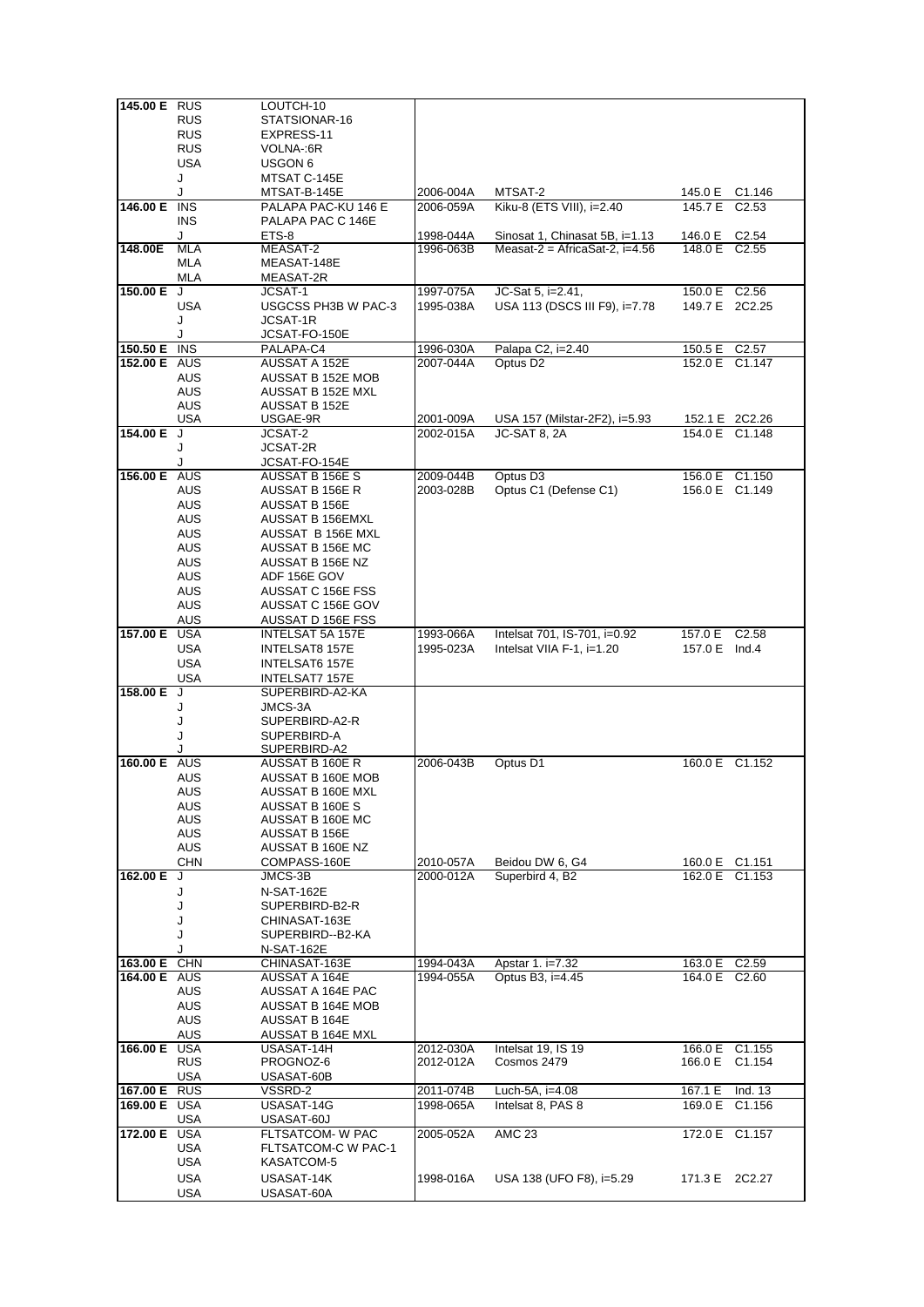| 175.00 E USA |            | USGCSS PH3 W PAC                | 2007-046A | USA 195 (WGS F1)                | 175.0 E 2C1.4  |                    |
|--------------|------------|---------------------------------|-----------|---------------------------------|----------------|--------------------|
|              | USA        | USGCSS PH3B W PAC               |           |                                 |                |                    |
|              | <b>USA</b> | USGOVSAT-12                     |           |                                 |                |                    |
| 176.80 E CHN |            | CTDRS-2-176.8E                  | 2011-032A | Tian Lien 1B                    | 176.8 E        | C1.158             |
| 177.00 E USA |            | INTELSAT7 177E                  |           |                                 |                |                    |
| 177.50 E USA |            | MILSTAR 14                      |           |                                 |                |                    |
|              | USA        | USGAE 4                         |           |                                 |                |                    |
| 178.00 E     | G          | INMARSAT-3 POR-2                | 1996-070A | Inmarsat 3-F3                   | 178.1 E C1.159 |                    |
|              | <b>USA</b> | INTELSAT6 178E                  |           |                                 |                |                    |
|              | USA        | INTELSAT9 178E                  |           |                                 |                |                    |
|              | USA        | INTELSAT7 178E                  |           |                                 |                |                    |
|              | <b>USA</b> | INTELSAT8 178E                  |           |                                 |                |                    |
| 180.00 E     | USA        | USGCSS PH3 W PAC-2              |           |                                 |                |                    |
|              | USA        | <b>INTELSAT7 180E</b>           |           |                                 |                |                    |
|              | <b>USA</b> | USGCSS PH3B W PAC-2             |           |                                 |                |                    |
|              | USA        | <b>INTELSAT5 PAC3</b>           | 2011-056A | Intelsat 18, IS-18              | 180.0 W C1.160 |                    |
| 177.00 W HOL |            | <b>INTELSAT5 183E</b>           |           |                                 |                |                    |
|              | HOL        | <b>INTELSAT IBS 183E</b>        |           |                                 |                |                    |
|              | USA        | FLTSATCOM-C W PAC-2             | 2012-009A | USA 234, MUOS, i=4.79           | 177.0 W 2C2.28 |                    |
|              | HOL        | INTELSAT5A 183E                 |           |                                 |                |                    |
|              | HOL        | <b>INTELSAT8 183E</b>           |           |                                 |                |                    |
|              | <b>HOL</b> | INTELSAT7 183E                  |           |                                 |                |                    |
|              | HOL        | <b>NSS-19</b>                   | 2009-008A | NSS <sub>9</sub>                | 177.0 W C1.161 |                    |
| 174.00 W USA |            | <b>TDRS 174W</b>                | 2002-055A | TDRS-10, i=1.95                 | 174.4 W        | C <sub>2.61</sub>  |
| 171.00 W USA |            | <b>TDRS WEST</b>                |           |                                 |                |                    |
| 170.00 W RUS |            | TOR-5M                          |           |                                 |                |                    |
|              | <b>RUS</b> | STATSIONAR-10A                  |           |                                 |                |                    |
|              | <b>RUS</b> | VOLNA-7                         |           |                                 |                |                    |
|              | <b>RUS</b> | STATSIONAR-D2                   |           |                                 |                |                    |
|              | <b>RUS</b> | STATSIONAR 10                   |           |                                 |                |                    |
|              | <b>RUS</b> | GALS-4                          |           |                                 |                |                    |
| 168.00 W RUS | <b>RUS</b> | TOR-5                           |           |                                 |                |                    |
|              | <b>RUS</b> | POTOK-3<br>FOTON-3              |           |                                 |                |                    |
| 167.50 W USA |            | <b>TDRS 167.5W</b>              | 1991-054B | TDRS 5, i=12.47                 | 167.6 W        | C <sub>2.62</sub>  |
| 165.00 W USA |            | USGON-4                         | 2000-024A | USA 149 (DSP F20), i=8.16       | 164.6 W        | 2C2.29             |
| 164.20 W USA |            | <b>TDRS 164.2W</b>              |           |                                 |                |                    |
| 160.00 W RUS |            | <b>ESDRN</b>                    |           |                                 |                |                    |
| 159.00 W RUS |            | PROGNOZ-7                       |           |                                 |                |                    |
| 150.00 W USA |            | USGAE-10R                       | 1995-060A | USA 115(Milstar DSF-2), i=10.27 | 150.0 W 2C2.30 |                    |
| 145.00 W USA |            | USGON-7                         | 1991-080B | USA 75 (DSP F16), i=13.71       | 145.1 W 2C2.31 |                    |
|              |            |                                 |           |                                 |                |                    |
|              |            |                                 |           |                                 |                |                    |
|              | USA        | FLTSATCOM-C W PAC-3<br>USLL-PAC |           |                                 |                |                    |
| 144.00 W USA | USA        | P92-6                           |           |                                 |                |                    |
|              | <b>USA</b> | P-197-2                         |           |                                 |                |                    |
|              | USA        | USTRO-2                         |           |                                 |                |                    |
|              | USA        | USCSID-W2                       |           |                                 |                |                    |
| 142.00 W G   |            | <b>INMARSAT-3 POR EAST</b>      | 1991-018A | Inmarsat $2$ -F2, i=8.57        | 142.0 W C2.63  |                    |
|              | G          | INMARSAT-2 POR EAST             |           |                                 |                |                    |
| 141.00 W USA |            | $P-92-5$                        | 2001-046A | USA 162 (SDS 3F3), i=6.17       | 141.0 W 2C2.32 |                    |
|              | USA        | P-197-3                         |           |                                 |                |                    |
|              | USA        | USLL-PAC2                       |           |                                 |                |                    |
|              | <b>USA</b> | USTRO-3                         |           |                                 |                |                    |
|              | USA        | USCSID-W1                       |           |                                 |                |                    |
| 139.00 W USA |            | USASAT-22I                      | 2000-081B | GE 8 (Aurora 3), AMC-8          | 139.0 W        | C1.162             |
| 137.00 W USA |            | USASAT-22G                      | 2000-054B | <b>GE 7, AMC-7</b>              | 137.0 W C1.163 |                    |
|              | USA        | USASAT-22J                      |           |                                 |                |                    |
| 135.00 W USA |            | <b>GOES WEST</b>                |           |                                 |                |                    |
|              | USA        | USGCSS PH3B E PAC               | 2004-003A | AMC-10 (GE 10)                  | 135.0 W        | C <sub>1.165</sub> |
|              | <b>USA</b> | USASAT-21A                      | 2003-008A | USA 167 (DSCS III A-3), i=1.47  | 135.4 W        | 2C2.33             |
|              | USA        | GOES-WEST-1                     | 2010-008A | GOES <sub>15</sub>              | 135.4 W        | C1.164             |
|              | <b>USA</b> | USASAT-22K                      |           |                                 |                |                    |
|              | <b>USA</b> | GOES WEST-2                     |           |                                 |                |                    |
| 133.00 W USA |            | USASAT-22A<br>USASAT-35Y        |           |                                 |                |                    |
|              | USA<br>USA | USASAT-50B                      | 2005-041A | Galaxy 15                       | 133.0 W        | C1.166             |
|              | USA        | LM RPS-133W                     |           |                                 |                |                    |
| 131.00 W USA |            | USASAT-22H                      | 2004-017A | AMC-11 (GE-11)                  | 131.0 W        | C1.167             |
|              | USA        | USASAT-35A                      |           |                                 |                |                    |
| 130.00 W USA |            | USGCSS PH3 E PAC-2              | 1997-065A | USA134(DSCS III F10), i=6.19    | 130.1 W        | 2C2.34             |
|              | <b>USA</b> | USGCSS PH3B E PAC-2             |           |                                 |                |                    |
| 129.00 W USA |            | USASAT-24N                      | 2008-063A | Ciel 2                          | 128.8 W        | C1.169             |
| 128.00 W USA |            | ASC-1                           | 2003-013B | Galaxy 12                       | 129.0 W        | C <sub>1.168</sub> |
| 127.00 W USA |            | USASAT-35C                      | 2003-044A | Galaxy 13, Horizons-1           | 127.0 W        | C <sub>1.170</sub> |
|              | USA        | USASAT-24O                      |           |                                 |                |                    |
|              | USA        | USASAT-50A                      |           |                                 |                |                    |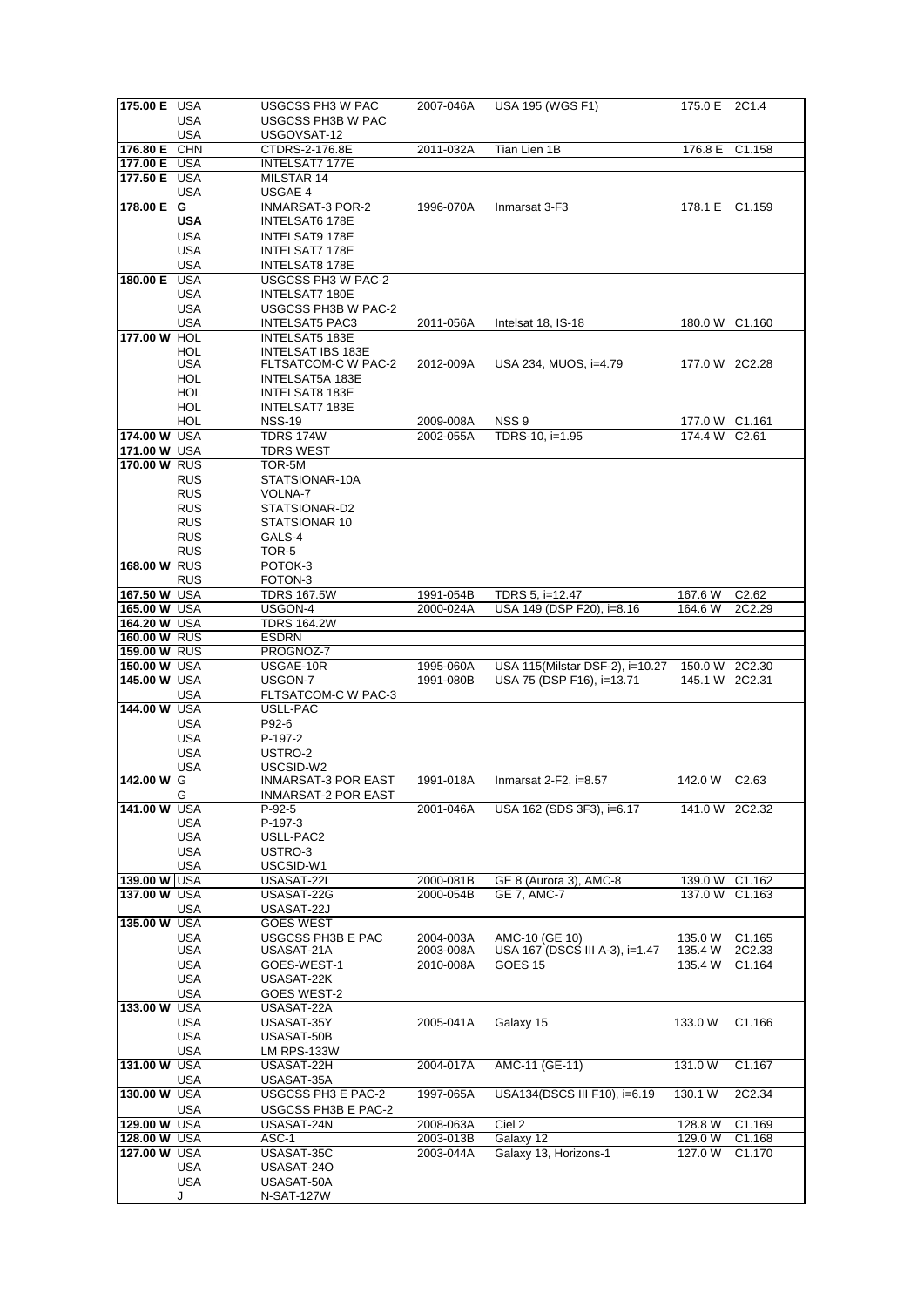| 125,00 W USA       |                          | USASAT-22B             | 2005-030A | Galaxy 14                                        | 125.0 W C1.171  |                    |
|--------------------|--------------------------|------------------------|-----------|--------------------------------------------------|-----------------|--------------------|
|                    |                          |                        |           |                                                  |                 |                    |
|                    | G                        | AM-SAT 125W            |           |                                                  |                 |                    |
|                    | <b>USA</b>               | USASAT-50C             |           |                                                  |                 |                    |
|                    |                          |                        |           |                                                  |                 |                    |
|                    | <b>USA</b>               | USASAT-35D             | 2008-038B | <b>AMC 21</b>                                    | 124.9 W C1.172  |                    |
| 123.00 W           | <b>USA</b>               | USASAT-24P             | 2008-024A | Galaxy 18                                        | 123.0 W C1.173  |                    |
|                    |                          |                        |           |                                                  |                 |                    |
|                    | <b>USA</b>               | USASAT-35E             |           |                                                  |                 |                    |
|                    | <b>USA</b>               | USASAT-60H             |           |                                                  |                 |                    |
|                    |                          |                        |           |                                                  |                 |                    |
| 121.00 W USA       |                          | USASAT-31G             | 2003-034A | Galaxy 23, Echostar 9, Telstar 13 121.0 W C1.174 |                 |                    |
|                    | <b>PNG</b>               | PACSTAR-L4             |           |                                                  |                 |                    |
|                    |                          |                        |           |                                                  |                 |                    |
|                    | <b>USA</b>               | USASAT-23G             |           |                                                  |                 |                    |
| 120.00 W USA       |                          | MILSTAR 6              | 2012-019A | USA 235, AEHF 2, i=3.28                          | 120.0 W 2C2.35  |                    |
|                    |                          |                        |           |                                                  |                 |                    |
| 119.00 W USA       |                          | USABSS-10              | 2004-016A | DirecTV 7S                                       | 119.1 W C1.175  |                    |
|                    | USA                      | USABSS-7               |           |                                                  |                 |                    |
|                    |                          |                        |           |                                                  |                 |                    |
| 118.70 W CAN       |                          | ANIK E-D               | 2007-009A | Anik F3                                          | 118.7 W C1.179  |                    |
|                    | CAN                      | CANSAT KA-SX           | 2002-006A | EchoStar 7                                       | 118.8 W C1.176  |                    |
|                    |                          |                        |           |                                                  |                 |                    |
|                    | CAN                      | <b>CANSAT KA-5</b>     | 2010-010A | Echostar 14                                      | 118.9 W C1.177  |                    |
|                    |                          |                        |           |                                                  |                 |                    |
|                    | CAN                      | CANSAT-18              |           |                                                  |                 |                    |
| 116.80 W MEX       |                          | MORELOS-2              | 1998-070A | Satmex 5                                         | 116.8 W C1.179  |                    |
|                    |                          |                        |           |                                                  |                 |                    |
|                    | <b>MEX</b>               | SATMEX-8               |           |                                                  |                 |                    |
| 115.00 W G         |                          | IOMSAT-11A             | 2006-049A | XM Radio 4 (Blues)                               | 115.1 W C1.183  |                    |
|                    |                          |                        |           |                                                  |                 |                    |
|                    | <b>USA</b>               | USASAT-28G             | 2011-059A | ViaSat-1                                         | 115.1 W C1.182  |                    |
|                    |                          |                        | 2001-018A | XM Radfio 1 (Roll)                               | 115.3 W C1.180  |                    |
|                    |                          |                        |           |                                                  |                 |                    |
|                    |                          |                        | 2001-012A | Sirius XM-2 (Rock)                               | 115.2 W C1.181  |                    |
| 114.90 W CAN       |                          | CANSAT-17              | 2012-075B | Mexsat Bicentenario                              | 114.9 W Ind. 20 |                    |
|                    |                          |                        |           |                                                  |                 |                    |
|                    | MEX                      | MEXSAT-114.9C-KU       | 1994-065A | Solidaridad 2, i=4.40                            | 114.9 W C2.64   |                    |
| 113.50 W MEX       |                          | <b>MORELOS1</b>        |           |                                                  |                 |                    |
|                    |                          |                        |           |                                                  |                 |                    |
| 113.00 W MEX       |                          | SOLIDARIDAD 2          | 2006-020A | Satmex 6                                         | 113.0 W C1.184  |                    |
|                    |                          | SOLIDARIDAD 2M         |           |                                                  |                 |                    |
|                    | <b>MEX</b>               |                        |           |                                                  |                 |                    |
|                    | <b>MEX</b>               | SOLIDARIDAD-2MA        |           |                                                  |                 |                    |
|                    |                          |                        |           |                                                  |                 |                    |
|                    | <b>MEX</b>               | SATMEX-7               |           |                                                  |                 |                    |
| 111.80 W           |                          |                        | 1993-074A | USA 97, DSCS III B-10, í=8.11                    | 111.8 W 2C2.36  |                    |
|                    |                          |                        |           |                                                  |                 |                    |
| 111.10 W CAN       |                          | ANIK-F2                | 2004-027A | Anik F <sub>2</sub>                              | 111.1 W C1.185  |                    |
|                    | CAN                      | <b>CANSAT KA-4</b>     | 2006-054A | Wildblue 1                                       | 111.2 W C1.186  |                    |
|                    |                          |                        |           |                                                  |                 |                    |
|                    | CAN                      | ANIK E-B               | 2009-035A | Terrestar 1, $i=4.40$                            | 111.0 W C2.65   |                    |
| 110.20 W USA       |                          | USABSS-6               | 2006-003A | EchoStar 10                                      | 110.2 W C1.187  |                    |
|                    |                          |                        |           |                                                  |                 |                    |
| 110.00W USA        |                          | USABSS-5               | 2008-035A | Echostar 11                                      | 110.0 W C1.189  |                    |
|                    |                          |                        |           |                                                  |                 |                    |
|                    | CAN                      | ANIK E-B               | 2002-023A | DirecTV-5                                        | 110.1 W C1.188  |                    |
| 107.30 W USA       |                          | LM-RPS-107.3W          | 2012-035A | Echostar 17                                      | 107.1 W C1.192  |                    |
|                    |                          |                        |           |                                                  |                 |                    |
|                    | CAN                      | ANIK-F1                | 2005-036A | Anik F1R                                         | 107.3 W C1.191  |                    |
|                    | CAN                      | ANIK E-A               | 2000-076A | Anik F1                                          | 107.3 W C1.190  |                    |
|                    |                          |                        |           |                                                  |                 |                    |
| 106.50 W CAN       |                          | MSAT                   | 1996-022A | MSAT, i=4.85                                     | 106.5 W C2.66   |                    |
| 105.00 W USA       |                          | $ATS-5$                | 2004-041A | <b>AMC-15</b>                                    | 105.0 W C1.193  |                    |
|                    |                          |                        |           |                                                  |                 |                    |
|                    | <b>USA</b>               | FLTSATCOM-C E PAC-1    | 1995-003A | USA 108, UFO F4,. i=7.66                         | 105.2 W 2C2.37  |                    |
|                    | <b>USA</b>               | USASAT-23H             | 2006-054B | <b>AMC-18</b>                                    | 104.9 W C1.194  |                    |
|                    |                          |                        |           |                                                  |                 |                    |
|                    | <b>USA</b>               | USASAT-31K             | 2009-033A | GOES <sub>14</sub>                               | 105.1 W Ind. 11 |                    |
|                    | <b>USA</b>               | USASAT-35G             |           |                                                  |                 |                    |
|                    |                          |                        |           |                                                  |                 |                    |
|                    | G                        | <b>GIBSAT A1</b>       |           |                                                  |                 |                    |
| 103.00 W USA       |                          | USASAT-24F             | 1996-054A | GE1                                              | 103.0 W C1.196  |                    |
|                    |                          |                        |           |                                                  |                 |                    |
|                    | USA                      | USASAT-31L             | 2005-015A | Spaceway 1                                       | 102.9 W C1.197  |                    |
|                    | USA                      | USASAT-35H             | 2011-035A | SES-3                                            | 103.1 W C1.195  |                    |
|                    |                          |                        |           |                                                  |                 |                    |
|                    |                          |                        | 2007-032A | DirecTV 10                                       | 102.8 W C1.198  |                    |
|                    |                          |                        | 1995-019A | AMSC-1, i=7.44                                   | 103.3 W C2.67   |                    |
|                    |                          |                        |           |                                                  |                 |                    |
| 102.80 W USA       |                          | USASAT-70W             | 2009-075A | DirecTV 12                                       | 102.8 W C1.199  |                    |
| 101.20 W           | <b>USA</b>               | USABSS-1               | 2010-061A | SkyTerra                                         | 101.3 W         | C1.200             |
|                    |                          |                        |           |                                                  |                 |                    |
| 101.00 W USA       |                          | ACS-1                  | 2006-043A | DirecTV 9S                                       | 101.1 W C1.202  |                    |
|                    | <b>USA</b>               | MCS-1                  | 2010-016A | <b>SES-1</b>                                     | 101.0 W C1.203  |                    |
|                    |                          |                        |           |                                                  |                 |                    |
|                    | <b>USA</b>               | USASAT-31M             | 2001-052A | DirecTV-4S                                       | 101.2 W C1.201  |                    |
|                    | <b>USA</b>               | USASAT-35I             |           |                                                  |                 |                    |
|                    |                          |                        |           |                                                  |                 |                    |
|                    | <b>USA</b>               | USASAT-7D              |           |                                                  |                 |                    |
| 100.80W            | <b>USA</b>               | USABSS-2               | 2005-019A | DirecTV-8                                        |                 | C1.204             |
|                    |                          |                        |           |                                                  | 100.9 W         |                    |
| 100.00 W USA       |                          | <b>FLTSATCOM-E PAC</b> | 1995-057A | USA 114(UFO F6), i=7.01                          | 99.8 W          | 2C2.38             |
|                    | USA                      | FLTSATCOM-C E PAC-2    |           |                                                  |                 |                    |
|                    |                          |                        |           |                                                  |                 |                    |
| 99.20 W            | <b>USA</b>               | USASAT-70V             | 2008-013A | DirecTV 11                                       | 99.2 W          | C1.205             |
|                    |                          |                        |           |                                                  |                 |                    |
| 99.00 W            | <b>USA</b>               | USASAT-35J             |           |                                                  |                 |                    |
|                    | <b>USA</b>               | USASAT-31N             | 2005-046B | Spaceway 2                                       | 99.1 W          | C <sub>1.206</sub> |
|                    |                          |                        |           |                                                  |                 |                    |
|                    | <b>USA</b>               | USASAT-60G             | 2006-023A | Galaxy 16                                        | 99.0 W          | C <sub>1.207</sub> |
|                    | <b>USA</b>               | USASAT-24J             |           |                                                  |                 |                    |
|                    |                          |                        |           |                                                  |                 |                    |
| 98.00 W            | G                        | INMARSAT-3 AOR WEST3   | 2008-039A | Inmarsat 4F3, i=3.01                             | 97.6 W          | C2.68              |
|                    |                          |                        |           |                                                  |                 |                    |
|                    | G                        | INMARSAT-4 98W         |           |                                                  |                 |                    |
| 97.00 W            | <b>USA</b>               | USASAT-24D             | 2008-045A | Galaxy 19                                        | 97.0W           | C1.208             |
|                    |                          |                        |           |                                                  |                 |                    |
|                    |                          |                        |           |                                                  |                 |                    |
|                    | <b>USA</b>               | USASAT-35K             |           |                                                  |                 |                    |
|                    |                          |                        |           |                                                  |                 |                    |
| 96.80 W<br>96.00 W | <b>USA</b><br><b>USA</b> | USOBO-2<br>USASAT-28L  | 2009-034A | Sirius FM5                                       | 96.0 W          | C1.209             |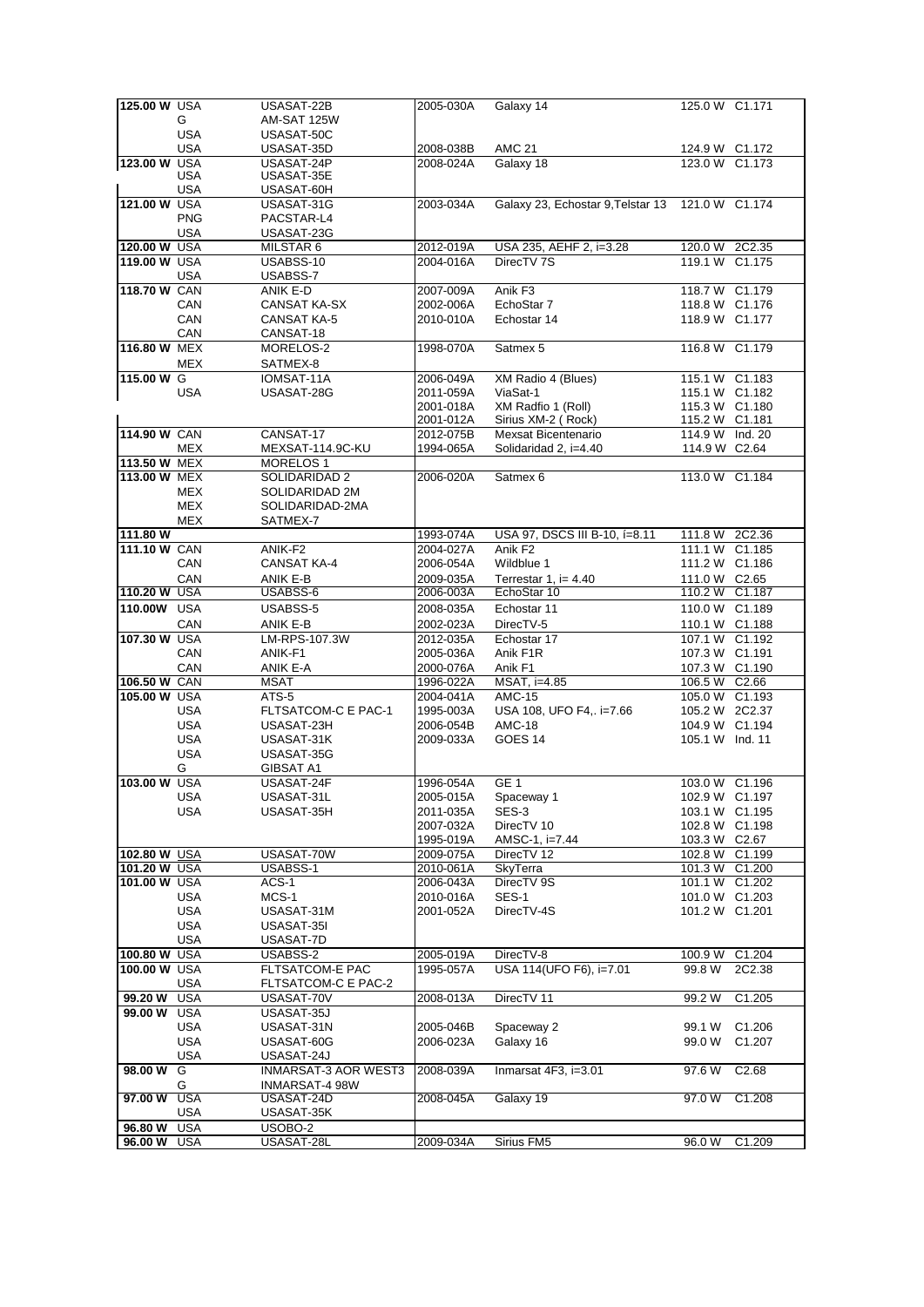| 95.00 W     | USA        |            | COMSTAR D-2        | 2007-036A | Spaceway 3                       | 94.9 W       | C1.211             |
|-------------|------------|------------|--------------------|-----------|----------------------------------|--------------|--------------------|
|             | USA        |            | USASAT-23F         | 2002-030A | Galaxy 3C                        | 95.1 W       | C1.210             |
|             |            |            |                    |           |                                  |              |                    |
|             | <b>USA</b> |            | USASAT-24L         |           |                                  |              |                    |
|             | <b>USA</b> |            | USASAT-35L         |           |                                  |              |                    |
|             | G          |            | UKSAT-10           |           |                                  |              |                    |
|             | <b>USA</b> |            | USASAT-60F         |           |                                  |              |                    |
|             | USA        |            | USASAT-70O         |           |                                  |              |                    |
|             |            |            |                    |           |                                  |              |                    |
| 93.00 W     | <b>USA</b> |            | USASAT-24S         | 1997-026A | Telstar $5 =$ Galaxy 25          | 93.1 W       | C1.212             |
|             | USA        |            | USASAT-35M         | 2008-016A | $ICOG1, i=4.55$                  | 92.8 W       | C <sub>2.69</sub>  |
|             | G          |            | ICO-G              |           |                                  |              |                    |
| 92.00 W     | B          |            | SBTS B4            |           |                                  |              |                    |
| 91.10 W CAN |            |            | CAN-BSS2 TTAC      | 2002-062A | Nimig 2                          | 91.1 W       | C1.214             |
|             |            |            |                    | 1999-027A | Nimia 1                          | 91.1 W       | C1.213             |
|             |            |            |                    |           |                                  |              |                    |
|             |            |            |                    | 2012-026A | Nimiq 6                          | 91.1 W       | C1.215             |
| 91.00 W     | <b>USA</b> |            | USASAT-35N         | 2007-016B | Galaxy 17                        | 91.0 W       | C1.216             |
|             | <b>USA</b> |            | USASAT-9A          |           |                                  |              |                    |
|             | USA        |            | USASAT-24K         |           |                                  |              |                    |
|             | <b>USA</b> |            | USASAT-60E         |           |                                  |              |                    |
| 90.00 W     | <b>USA</b> |            | MILSTAR 1          | 2003-012A | USA 169 (Milstar-2 F4), i=4.48   | 89.9 W       | 2C2.39             |
|             | USA        |            | USGAE-1            |           |                                  |              |                    |
|             |            |            |                    |           |                                  |              |                    |
| 89.00 W     | <b>USA</b> |            | USASAT-24E         | 2005-022A | Intelsat Amer.8, Telstar 8, G-28 | 89.0 W       | C1.217             |
|             | <b>USA</b> |            | USASAT-31S         |           |                                  |              |                    |
|             | USA        |            | USASAT-35O         |           |                                  |              |                    |
| 87.00 W     | <b>USA</b> |            | USASAT-24T         |           |                                  |              |                    |
|             | <b>USA</b> |            | USASAT-35P         | 2011-049A | SES-2                            | 87.0 W       | C1.218             |
| 86.50 W     | CAN        |            | CAN-BSS9           |           |                                  |              |                    |
|             |            |            |                    |           |                                  |              |                    |
| 85.20 W     | <b>USA</b> |            | USASAT-28K         | 2010-053A | Sirius XM-5                      | 85.2 W       | C1.219             |
| 85.10 W     | USA        |            | USASAT-28F         | 2005-008A | XM Radio 3 (Rhytm)               | 85.1 W       | C <sub>1.220</sub> |
| 85.00 W     | <b>USA</b> |            | USASAT-24U         | 2004-048A | <b>AMC 16</b>                    | 85.0 W       | C <sub>1.221</sub> |
|             | USA        |            | USASAT-9C          |           |                                  |              |                    |
|             | <b>USA</b> |            | USASAT-35Q         |           |                                  |              |                    |
|             | <b>USA</b> |            | USASAT-31U         |           |                                  |              |                    |
|             |            |            |                    |           |                                  |              |                    |
| 84.00 W     | B          |            | <b>B-SAT P</b>     | 2000-046A | <b>Brasilsat B4</b>              | 84.0 W       | C1.222             |
| 83.00 W     | <b>USA</b> |            | USASAT-24V         | 2003-024A | AMC-9 (GE-12)                    | 83.0 W       | C1.223             |
|             | USA        |            | USASAT-35R         |           |                                  |              |                    |
| 82.00 W     | CAN        |            | <b>CANSAT KA-3</b> | 2008-044A | Nimig 4                          | 82.0 W       | C1.224             |
|             | CAN        |            | CAN-BSS1 TTAC      |           |                                  |              |                    |
|             |            |            |                    |           |                                  | 80.9 W       | C2.70              |
| 81.00 W     | ARG        |            | P-P-SAT-1          | 1998-063B | AMC-5 (GE5), i=2.20              |              |                    |
| 79.00 W     | USA        |            | TDRS-CENTRAL       |           |                                  |              |                    |
|             | USA        |            | TDRS-C2            |           |                                  |              |                    |
|             | <b>USA</b> |            | USASAT-24W         |           |                                  |              |                    |
|             | <b>USA</b> |            | USASAT-35T         |           |                                  |              |                    |
| 78.00 W     | <b>URG</b> |            | <b>VENESAT-1</b>   | 2008-055A | Venesat-1, Simon Bolivar         | 78.0 W       | C1.225             |
|             |            |            |                    |           |                                  |              |                    |
| 77.00 W USA |            |            | USASAT-24Q         | 2002-039A | EchoStar 8                       | 76.9 W       | C1.227             |
|             |            |            |                    | 2000-038A | Echostar 6, i=0.91               | 76.8 W C2.71 |                    |
|             |            |            |                    | 1995-073A | Echostar 1                       |              | 77.1 W C1.226      |
|             |            |            |                    | 2011-054A | QuetzSat-1                       | 77.1 W       | Ind. 12            |
| 75.00 W USA |            |            | <b>GOES EAST</b>   | 2006-018A | GOES N, i=0.34, Goes 13          |              | 74.6 W C1.229      |
|             | В          |            | <b>B-SAT-S</b>     | 1998-006A | Brazilsat B-3A, i=0.78           | 75.0 W C2.72 |                    |
|             |            |            |                    |           |                                  |              |                    |
|             | В          |            | SISCOMIS-4         |           |                                  |              |                    |
|             | <b>USA</b> |            | GOES-EAST-1        | 2012-062A | Star One C <sub>3</sub>          |              | 75.0 W C1.228      |
|             | USA        |            | GOES-EAST-2        |           |                                  |              |                    |
| 74.00 W     | USA        |            | USASAT-22E         |           |                                  |              |                    |
|             | USA        |            | USASAT-15B         |           |                                  |              |                    |
|             | <b>USA</b> |            | USASAT-35V         |           |                                  |              |                    |
|             |            |            |                    |           |                                  |              |                    |
| 72.70 W     |            |            |                    | 2009-050A | Nimig 5                          | 72.7 W       | C1.230             |
| 72.00 W     | ARG        |            | NAHUEL-C           |           |                                  |              |                    |
|             | USA        |            | USASAT-35W         | 2000-067A | GE 6, AMC-6                      | 72.0 W       | C1.231             |
| 70.00 W     | В          |            | SBTS B1            | 2008-018B | Star One C2                      | 70.0 W       | C1.232             |
|             | в          |            | SBTS C1            | 2011-054A | QuetzSat-1                       | 77.1 W       | Ind. 12            |
|             | В          |            | SISCOMIS-3         |           |                                  |              |                    |
|             | В          |            | B-SAT-1C           |           |                                  |              |                    |
|             |            |            |                    |           | USA 214 (AEHF SV-1), i=3.37      |              |                    |
| 68.00 W     | USA        |            | MILSTAR 8          | 2010-039A |                                  | 69.0W        | 2C2.40             |
|             | В          |            | B-SAT-1J           | 1995-016A | Brazilsat B2, i=4.28             | 68.0 W       | C <sub>2.73</sub>  |
| 67.00 W CLM |            | <b>ASA</b> | SIMON BOLIVAR 2    | 1999-060A | <b>GE 4, AMC-4</b>               | 67.0 W       | C1.234             |
|             |            |            |                    | 1997-050A | AMC-3, GE-3                      | 67.0W        | C1.235             |
|             |            |            |                    | 2012-065A | Echostar 16                      |              | 67.0 W C1.233      |
| 65.00 W B   |            |            | SBTS B2            | 2007-056A | Star One C1                      | 65.0 W       | C1.236             |
|             |            |            |                    |           |                                  |              |                    |
|             | В          |            | SISCOMIS-2         |           |                                  |              |                    |
|             | В          |            | B-SAT-1R           |           |                                  |              |                    |
|             | в          |            | <b>B-SAT-R</b>     |           |                                  |              |                    |
| 63.00 W     | В          |            | <b>B-SAT E</b>     |           |                                  |              |                    |
|             | В          |            | B-SAT I            | 2011-021A | Telstar 14 (Estrela do Sul 2)    |              | 63.0 W C1.237      |
|             |            |            |                    |           |                                  |              |                    |
| 62.00 W     | <b>USA</b> |            | TDRS 62W           | 1993-003B | TDRS 6. i=11.89                  | 62.5 W       | C <sub>2.74</sub>  |
| 61.50 W USA |            |            | USABSS-8           | 2003-033A | Rainbow 1, Echostar 12           | 61.3 W       | C1.239             |
|             | USA        |            | USABSS-17          | 2010-034A | Echostar 15                      | 61.7 W       | C1.238             |
|             |            |            |                    | 1997-059A | Echostar 3                       | 61.8 W       | C <sub>1.240</sub> |
|             |            |            |                    |           |                                  |              |                    |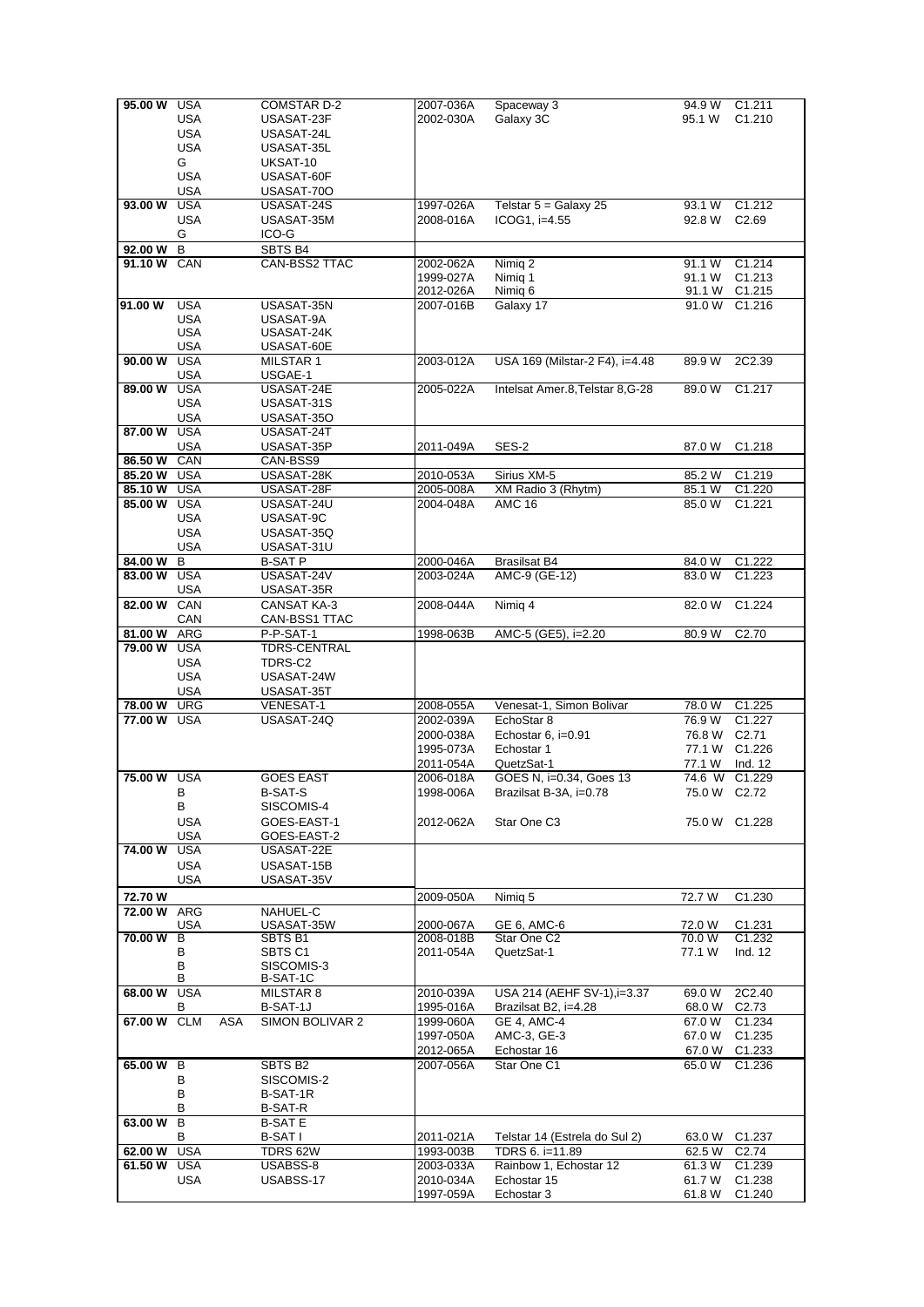| 61.00 W B   |            | SBTS B <sub>3</sub>        | 2009-054A | Amazonas 2                       | 61.0 W | C <sub>1.242</sub> |
|-------------|------------|----------------------------|-----------|----------------------------------|--------|--------------------|
|             | В          | <b>B-SAT-O</b>             | 2004-031A | Amazonas 1                       | 61.0 W | C <sub>1.241</sub> |
|             |            |                            |           |                                  |        |                    |
|             | <b>USA</b> | USMB-1                     |           |                                  |        |                    |
| 59.60 W     |            |                            | 2001-031A | GOES 12. i=2.68                  | 59.6 W | C <sub>2.75</sub>  |
| 58.00 W     | <b>USA</b> | USASAT-25G                 | 2010-006A | Intelsat IS-16                   | 58.1 W | C1.243             |
|             | <b>USA</b> | USASAT-26G-3               |           |                                  |        |                    |
|             | <b>USA</b> | USASAT-26G                 | 2012-045A | Intelsat 21                      | 58.1 W | C1.244             |
| 55.50 W     | <b>USA</b> |                            | 1999-071A | Galaxy 11                        | 55.5 W | C1.245             |
|             |            | INTELSAT8 304.5E           |           |                                  |        |                    |
|             | <b>USA</b> | INTELSAT9 304.5E           | 1998-037A | Intelsat 805                     | 55.5 W | C <sub>1.246</sub> |
|             | <b>USA</b> | INTELSAT7 304.5E           |           |                                  |        |                    |
| 55.00 W     | G          | <b>INMARSAT-2 AOR WEST</b> |           |                                  |        |                    |
| 54.00 W G   |            | INMARSAT-3 AOR WEST2       | 1997-027A | Inmarsat 3-F4, i=2.66            | 54.0 W | C <sub>2.76</sub>  |
|             |            |                            |           |                                  |        |                    |
|             | G          | INMARSAT GSO-2J            |           |                                  |        |                    |
| 53.00 W     | <b>USA</b> | INTELSAT7 307E             | 1996-015A | Intelsat VIIA F-2, 707           | 53.0 W | C1.247             |
|             | <b>USA</b> | INTELSAT IBS 307E          |           |                                  |        |                    |
|             | USA        | INTELSAT8 307E             |           |                                  |        |                    |
|             | <b>USA</b> | INTELSAT9 307E             | 2012-057A | Intelsat 23                      |        | 53.0 W C1.248      |
|             | G          | INMARSAT GSO-2L            |           |                                  |        |                    |
|             |            |                            |           |                                  |        |                    |
| 52.50 W     | <b>USA</b> | USGCSS PH3B W ATL          | 2003-040A | USA 170 (DSCS III B-6), i=0.52   | 52.2 W | 2C2.41             |
| 50.00 W USA |            | INTELSAT7 310E             | 2000-072A | PAS 1R, Intelsat 1R              | 50.0 W | C1.249             |
|             | <b>USA</b> | INTELSAT10 310E            |           |                                  |        |                    |
|             | USA        | INTELSAT9 310E             |           |                                  |        |                    |
| 49.40 W     |            | USOBO <sub>3</sub>         | 1994-084A | USA 107 (DSP F17), i=12.29       | 49.4 W | 2C2.42             |
| 49.00 W USA |            | TDRS 49W                   | 1988-091B | TDRS-West, i=13.95               | 48.6 W | C <sub>2.77</sub>  |
| 47.00 W USA |            | USASAT-25E                 | 1994-064A | NSS 703, Intelsat VII F-3,i=2.92 | 47.0W  | C <sub>2.78</sub>  |
|             |            |                            |           |                                  |        |                    |
|             | G          | GIBSAT-8B                  |           |                                  |        |                    |
| 46.00 W     | <b>USA</b> | <b>TDRS 46W</b>            |           |                                  |        |                    |
| 45.00 W     | <b>USA</b> | USASAT-13I                 | 2009-064A | Intelsat IS-14                   | 45.0 W | C1.250             |
|             | USA        | <b>USASAT-13I-2</b>        |           |                                  |        |                    |
|             | <b>USA</b> | USASAT-25D                 |           |                                  |        |                    |
|             | <b>USA</b> | USASAT-55G                 |           |                                  |        |                    |
|             |            |                            |           |                                  |        |                    |
|             | <b>USA</b> | USASAT-60I                 |           |                                  |        |                    |
| 43.00 W     | <b>USA</b> | USASAT-55F                 | 2007-044B | Intelsat IS-11                   | 43.0 W | C1.251             |
|             | <b>USA</b> | USASAT-25C                 | 2000-043A | PAS 9 Intelsat 9, i=0.40         | 43.1 W | Ind.9              |
|             | USA        | USASAT-26C                 |           |                                  |        |                    |
|             | <b>USA</b> | USASAT-50D                 |           |                                  |        |                    |
| 42.50 W     | <b>USA</b> | <b>USGCSS PH3 MID- ATL</b> |           |                                  |        |                    |
|             |            |                            |           |                                  |        |                    |
|             | USA        | USGCSS PH3B MID-ATL        |           |                                  |        |                    |
| 41.00 W USA |            | TDRS-EAST-ISS              |           |                                  |        |                    |
|             | <b>USA</b> | <b>TDRS EAST</b>           | 2002-011A | TDRS 9, i=1.96                   | 40.9 W | C <sub>2.79</sub>  |
|             |            |                            |           |                                  |        |                    |
|             |            |                            |           |                                  |        |                    |
| 40.50 W     | <b>HOL</b> | INTELSAT5A 319.5E          |           |                                  |        |                    |
|             | HOL        | INTELSAT K 319.5E          |           |                                  |        |                    |
|             | HOL        | INTELSAT7 319.5E           |           |                                  |        |                    |
|             | HOL        | INTELSAT8 319.5E           | 1998-014A | Intelsat 806, NSS-806            |        | 40.5 W C1.252      |
|             | HOL        | <b>NSS-18</b>              |           |                                  |        |                    |
|             | <b>HOL</b> | <b>NSS-35</b>              |           |                                  |        |                    |
|             |            |                            |           |                                  |        |                    |
|             | HOL        | INTELSAT IBS 319.5E        |           |                                  |        |                    |
| 39.00 W USA |            | USGAE-17R                  | 1994.009A | USA 99 (Milstar DSF-1), i=9.05   |        | 39.1 W 2C2.43      |
|             | G          | DJCF-2A                    |           |                                  |        |                    |
| 38.00 W     | USA        | USGON-5                    |           |                                  |        |                    |
| 37.50 W     | USA        | USASAT-25A                 | 2009-009A | Telstar11N                       | 37.6 W | C <sub>1.253</sub> |
|             | USA        | USASAT-26A                 | 2005-003A | AMC 12, NSS 10                   | 37.4 W | C1.254             |
|             | USA        | USASAT-25A-1               |           |                                  |        |                    |
| 34.50 W     | <b>USA</b> | INTELSAT8 325.5E           | 2002-016A | Intelsat 903                     | 34.5 W | C1.255             |
|             |            |                            |           |                                  |        |                    |
|             | USA        | INTELSAT6 325.5E           |           |                                  |        |                    |
|             | <b>USA</b> | INTELSAT9 325.5E           |           |                                  |        |                    |
|             | <b>USA</b> | INTELSAT7 325.5E           |           |                                  |        |                    |
| 34.00 W     | G          | SKYNET-4D                  | 2001-005B | Skynet 4F, i=6.45                | 34.0 W | C <sub>2.80</sub>  |
|             | G          | SKYNET-4M                  |           |                                  |        |                    |
|             |            |                            |           |                                  |        |                    |
|             | G          | SKYNET-5A                  |           |                                  |        |                    |
| 33.50 W     | G          | UKDIGISAT-3                | 2010-065A | HYLAS-1                          | 33.5 W | C1.256             |
|             | G          | UKDIGISAT-4A TT&C          |           |                                  |        |                    |
| 31.50 W     | <b>USA</b> | INTELSAT9 328.5E           | 2008-034A | Protostar 1, Intelsat 25         | 31.5 W | C1.257             |
|             | <b>USA</b> | INTELSAT8 328.5E           |           |                                  |        |                    |
| 30.40 W     | USA        | USDKH <sub>2</sub>         | 2012-033A | USA 236, SDS 3 F7, i=4.48        | 30.4 W | 2C2.44             |
| 30.00 W E   |            | HISPASAT-2B KU             | 2000-007A | Hispasat 1C                      | 30.0 W | C1.258             |
|             |            |                            |           |                                  |        |                    |
|             | Е          | HISPASAT-2A KU             | 2006-007A | Spainsat                         | 30.0 W | C1.259             |
|             | E          | HISPASAT-2C3 KU            |           |                                  |        |                    |
|             | Е          | HISPASAT-2D KU             |           |                                  |        |                    |
|             | USA        | USMB-2                     |           |                                  |        |                    |
|             | USA        | USGGR-3                    |           |                                  |        |                    |
|             |            |                            |           |                                  |        |                    |
|             | <b>USA</b> | USCSID-E4                  |           |                                  |        |                    |
|             | Ε          | HISPASAT-2AKA              |           |                                  |        |                    |
|             | E          | HISPASAT-2B 30KA           |           |                                  |        |                    |
|             | E          | HISPASAT-2AX               |           |                                  |        |                    |
|             | E<br>E     | HISPASAT-1DKU              | 2002-044A | Hispasat 1D                      | 30.0 W | C <sub>1.260</sub> |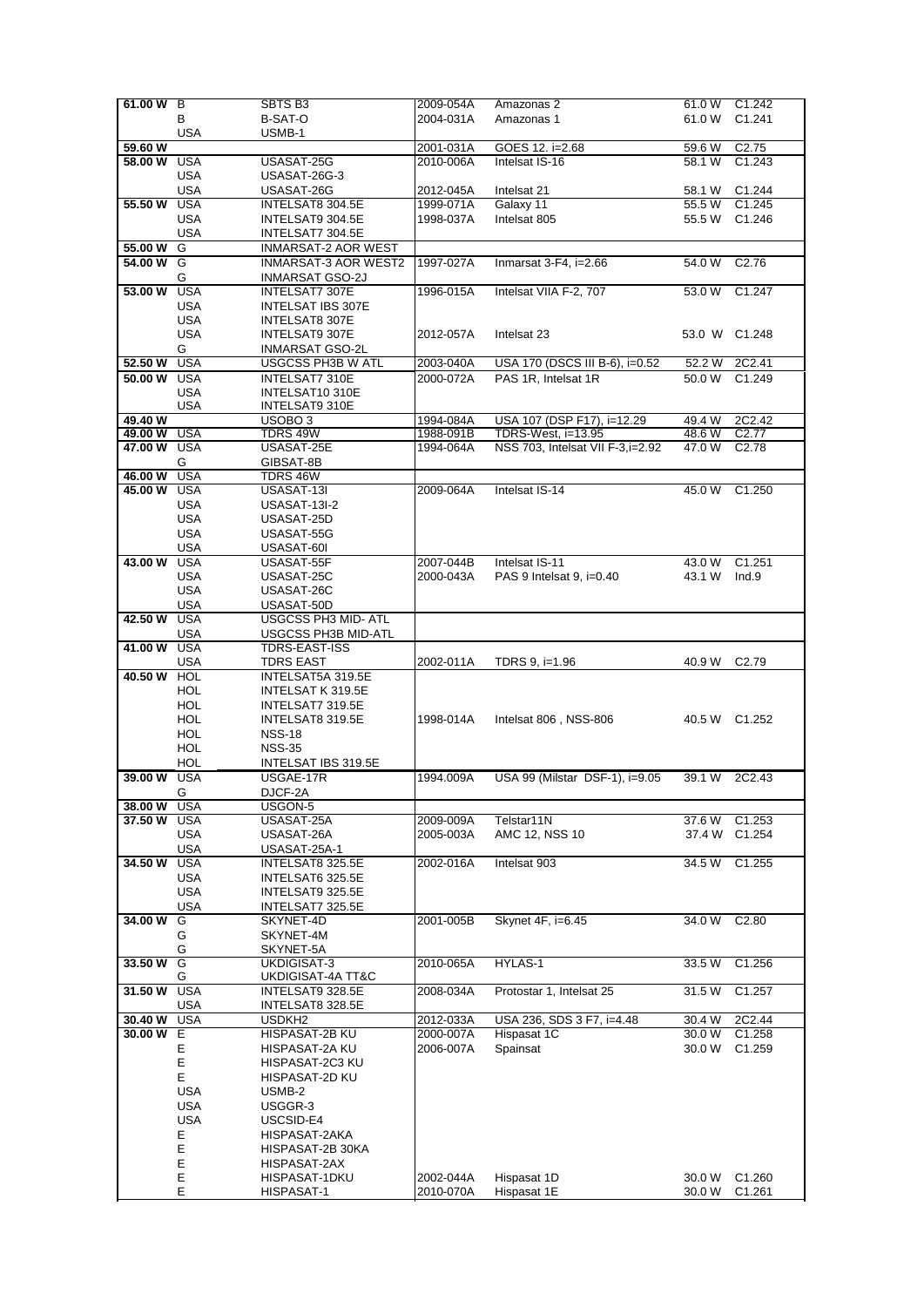| 29.50 W                | USA                      |     | INTELSAT8 330.5E                          | 1997-009A | Intelsat $801$ , i= $3.75$      | 29.5 W C2.81 |                    |
|------------------------|--------------------------|-----|-------------------------------------------|-----------|---------------------------------|--------------|--------------------|
|                        | USA                      |     | INTELSAT9 330.5E                          |           |                                 |              |                    |
|                        | USA                      |     | INTELSAT6 330.5E                          |           |                                 |              |                    |
| 27.50 W                | USA                      |     | INTELSAT7 332.5E                          |           |                                 |              |                    |
|                        | USA                      |     | INTELSAT6 332.5E                          |           |                                 |              |                    |
|                        | USA                      |     | INTELSAT8 332.5E                          | 2003-007A | Intelsat 907                    |              | 27.5 W C1.262      |
| 26.50W                 | USA<br><b>RUS</b>        |     | INTELSAT9 332.5E<br>STATSIONAR-D1         |           |                                 |              |                    |
|                        | <b>RUS</b>               |     | VOLNA-13                                  |           |                                 |              |                    |
|                        | <b>RUS</b>               |     | TOR-1M                                    |           |                                 |              |                    |
|                        | <b>RUS</b>               |     | STATSIONAR-17                             |           |                                 |              |                    |
|                        | <b>RUS</b>               |     | GALS-1                                    |           |                                 |              |                    |
| 26.00 W                | G                        |     | DJCF-2B                                   | 1998-029A | USA 139 (Adv.Orion 2), i=8.85   | 25.8 W       | 2C2.45             |
| <b>25.00 W RUS</b>     |                          |     | GALS-9                                    |           |                                 |              |                    |
|                        | <b>RUS</b>               |     | VOLNA-1A                                  |           |                                 |              |                    |
|                        | <b>RUS</b>               |     | STATSIONAR-8                              |           |                                 |              |                    |
|                        | <b>RUS</b>               |     | TOR-9M                                    |           |                                 |              |                    |
| 24.50 W                | <b>USA</b>               |     | INTELSAT7 335.5E                          |           |                                 |              |                    |
|                        | USA                      |     | INTELSAT6 335.5E                          |           |                                 |              |                    |
|                        | USA                      |     | INTELSAT8 335.5E                          |           |                                 |              |                    |
|                        | USA                      |     | INTELSAT9 335.5E                          | 2002-027A | Intelsat 905                    | 24.5 W       | C <sub>1.263</sub> |
| 24.00 W RUS            |                          |     | PROGOZ-1                                  |           |                                 |              |                    |
|                        | USA                      |     | USCSID-E3                                 |           |                                 |              |                    |
| 23.00 W USA            |                          |     | FLTSATCOM-ATL                             | 1996-042A | USA 127 (UFO F7), i=6.20        | 22.8 W       | 2C246              |
| 22.50 W                | USA                      |     | <b>FLTSATCOM-C E ATL-1</b>                |           |                                 |              |                    |
|                        | USA                      |     | KASATCOM-2                                |           |                                 |              |                    |
| 22.00 W<br>21.50 W HOL | HOL                      |     | <b>NSS-16</b><br><b>INTELSAT K 338.5E</b> | 2012-007A | SES <sub>4</sub>                | 22.0 W       | C1.264             |
|                        | HOL                      |     | INTELSAT5A 338.5E                         |           |                                 |              |                    |
|                        | HOL                      |     | INTELSAT8 338.5E                          |           |                                 |              |                    |
|                        | HOL                      |     | INTELSAT7 338.5E                          |           |                                 |              |                    |
| 20.20 W                | <b>BEL</b>               |     | SATCOM-4/20.2W                            |           |                                 |              |                    |
| 20.00 W                | USA                      |     | INTELSAT7 340E                            |           |                                 |              |                    |
|                        | USA                      |     | INTELSAT6 340E                            |           |                                 |              |                    |
|                        | USA                      |     | INTELSAT8 340E                            |           |                                 |              |                    |
|                        | USA                      |     | INTELSAT9 340E                            |           |                                 |              |                    |
|                        | HOL                      |     | <b>NSS-31</b>                             | 2002-019A | NSS-7                           |              | 20.0 W C1.265      |
| 19.00 W                | USA                      |     | USMB-3                                    |           |                                 |              |                    |
| <b>18.00 W USA</b>     |                          |     | INTELSAT7 340E                            | 2001-024A | Intelsat 901                    |              | 18.0 W C1.266      |
|                        | USA                      |     | INTELSAT8 342E                            |           |                                 |              |                    |
|                        |                          |     |                                           |           |                                 |              |                    |
|                        | <b>USA</b>               |     | INTELSAT9 342E                            |           |                                 |              |                    |
| 17.80W                 | G                        |     | SKYNET-5E                                 | 2008-030A | Skynet 5C                       | 17.8 W       | C1.267             |
| 17.00 W                | G                        |     | <b>INMARSAT-3 AOR EAST2</b>               |           |                                 |              |                    |
| 16.00 W                | <b>RUS</b>               |     | ZSSRD-2                                   | 2012-061A | Luch 5B, i=0.49                 | 16.0 W       | Ind. $14$          |
|                        | <b>RUS</b><br><b>RUS</b> |     | WSDRN-M<br>WSDRN                          |           |                                 |              |                    |
| 15.50 W                | <b>USA</b>               |     | FLTSATCOM-C E ATL-2                       | 1989-077A | USA46 (FLTSATCOM F8), i=11.5    | 15.4 W       | 2C2.47             |
|                        | G                        |     | INMARSAT-3 AOR EAST                       | 1996-053A | Inmarsat 3-F2                   | 15.5 W       | C <sub>1.268</sub> |
|                        | G                        |     | <b>INMARSAT-2 AOR EAST</b>                |           |                                 |              |                    |
| 15.00 W USA            |                          |     | USASAT-14L                                | 1999-059A | Orion 2, Telstar 12             | 15.0 W       | C1.269             |
| 14.50 W                | <b>RUS</b>               |     | GOMS-1M                                   |           |                                 |              |                    |
| 14.00 W                | <b>RUS</b>               |     | VOLNA-2                                   | 2002-029A | Ekspress A4, i=2.98             | 14.0 W       | C <sub>2.82</sub>  |
|                        | <b>RUS</b>               |     | EXPRESS-2B                                |           |                                 |              |                    |
|                        | <b>RUS</b>               |     | EXPRESS-2                                 |           |                                 |              |                    |
| 13.50 W                | <b>RUS</b>               |     | POTOK-1                                   |           |                                 |              |                    |
|                        | <b>RUS</b>               |     | FOTON-1                                   |           |                                 |              |                    |
| 13.00 W                | <b>USA</b>               |     | P92-4                                     |           |                                 |              |                    |
|                        | <b>USA</b>               |     | P-197-4                                   |           |                                 |              |                    |
|                        | <b>USA</b><br>USA        |     | USCSID-E2<br>USTRO-4                      |           |                                 |              |                    |
| 12.50 W                | USA                      |     | USLL-ATL2                                 |           |                                 |              |                    |
|                        | F.                       | EUT | EUTELSAT 3-12.5W                          | 2002-040A | Atlantic Bird 1, Eutelsat 12W A | 12.5 W       | C <sub>1.270</sub> |
|                        | F                        |     | F-SAT-KU2-E-12.5W                         |           |                                 |              |                    |
| 12.00 W                | <b>USA</b>               |     | <b>USGCSS PH3B ATL</b>                    |           |                                 |              |                    |
|                        | USA                      |     | USGOVSAT-8                                | 2009-068A | USA 211 (WGS F3)                | 11.96W       | 2C1.5              |
|                        | <b>USA</b>               |     | TDRS 12W                                  |           |                                 |              |                    |
| 11.00 W                | <b>RUS</b>               |     | EXPRESS-3                                 | 2009-007A | Ekspress AM-44                  | 11.0 W       | C1.271             |
| 10.00 W                | USA                      |     | USLL-ATL                                  |           |                                 |              |                    |
|                        | USA                      |     | P92-3                                     | 2011-011A | USA 227 (NROL 27), i=4.81       | 10.0 W       | 2C2.48             |
|                        | USA                      |     | P-197-5                                   |           |                                 |              |                    |
|                        | USA                      |     | USMB-4                                    |           |                                 |              |                    |
|                        | USA                      |     | USCSID-E1                                 |           |                                 |              |                    |
|                        | USA<br>F.                | ESA | USTRO-5<br>MSG-s2                         |           |                                 |              |                    |